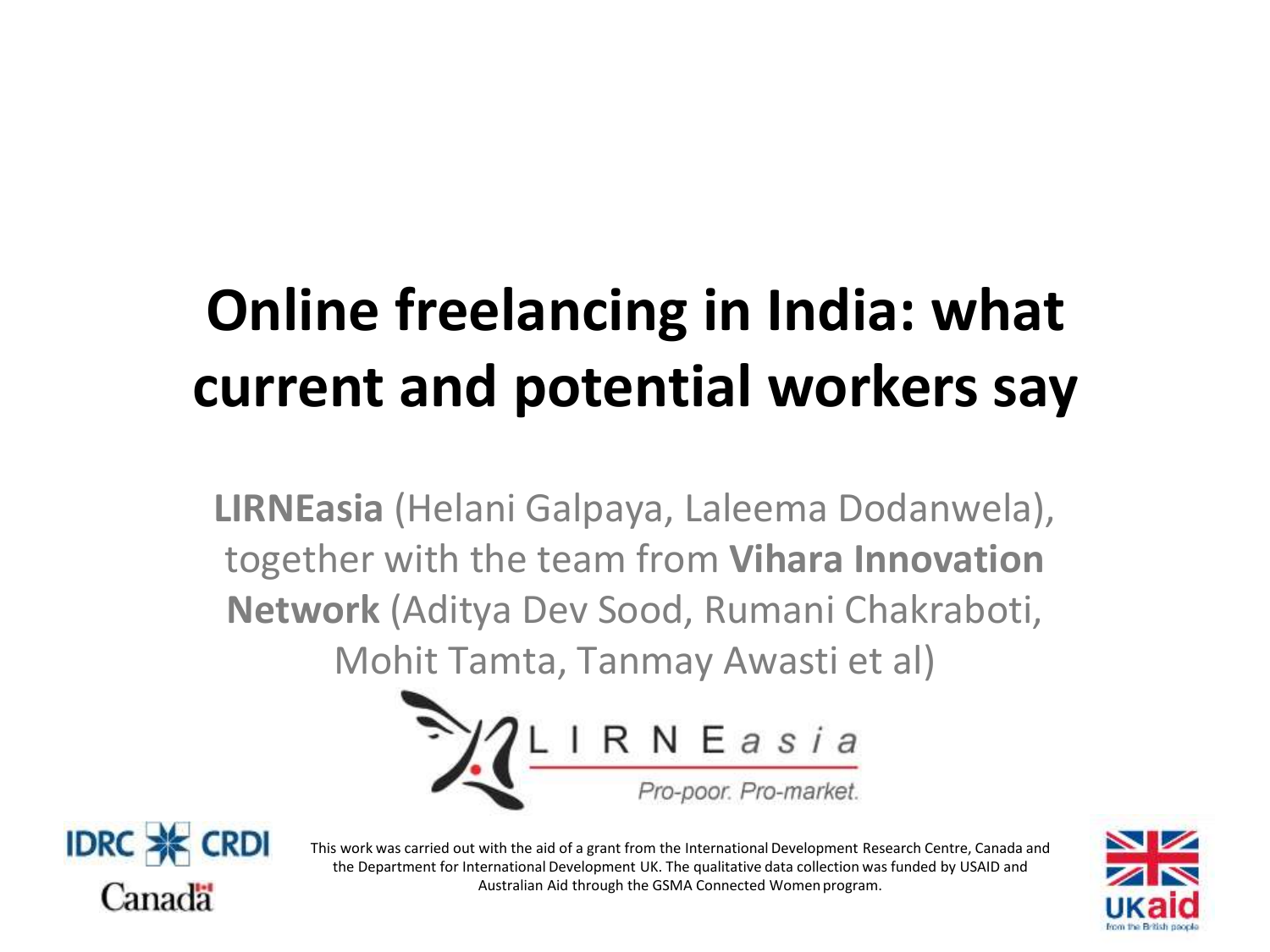# **ABOUT LIRNEASIA**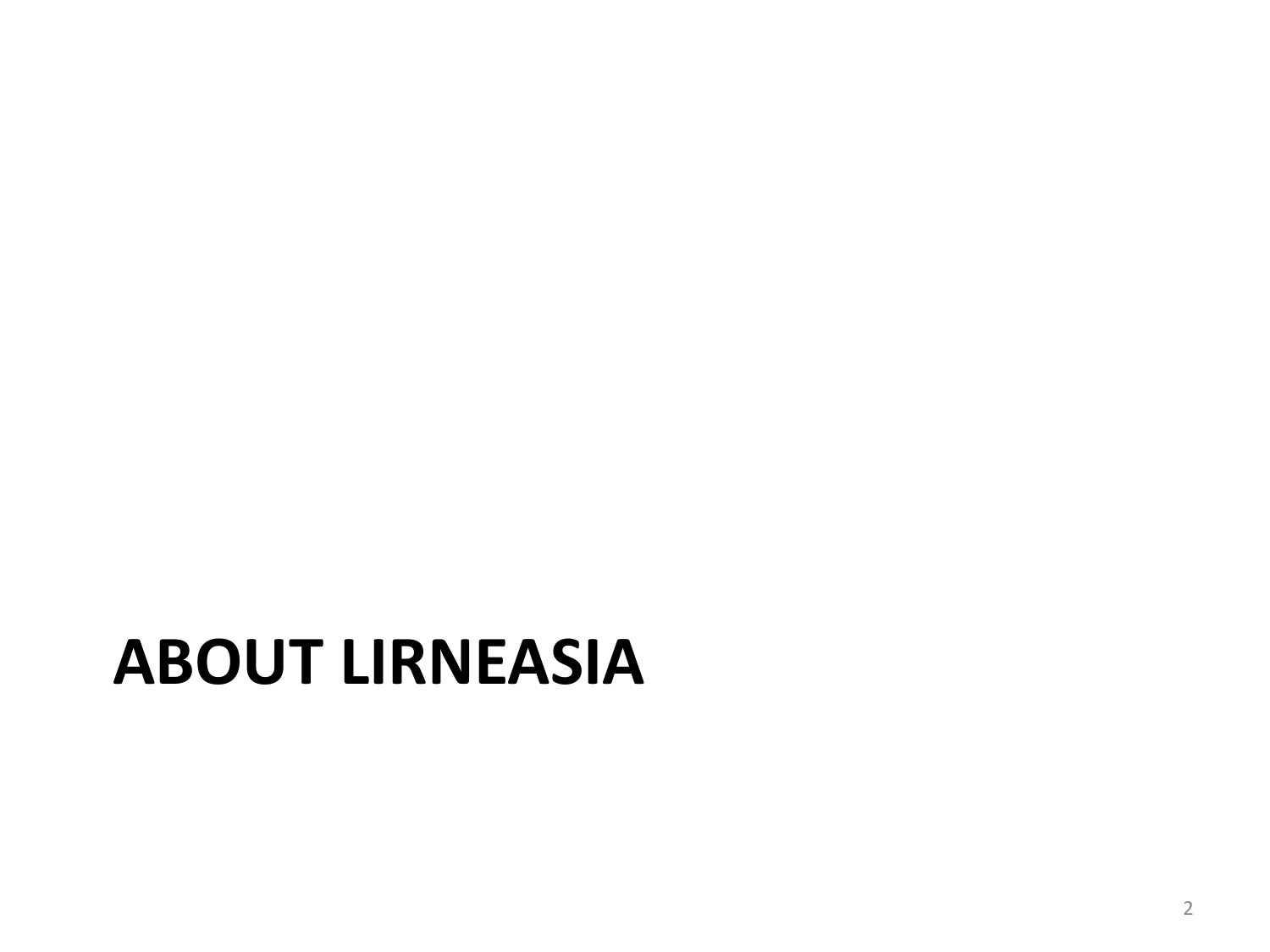#### **Countries that we engage with -the emerging Asia Pacific**

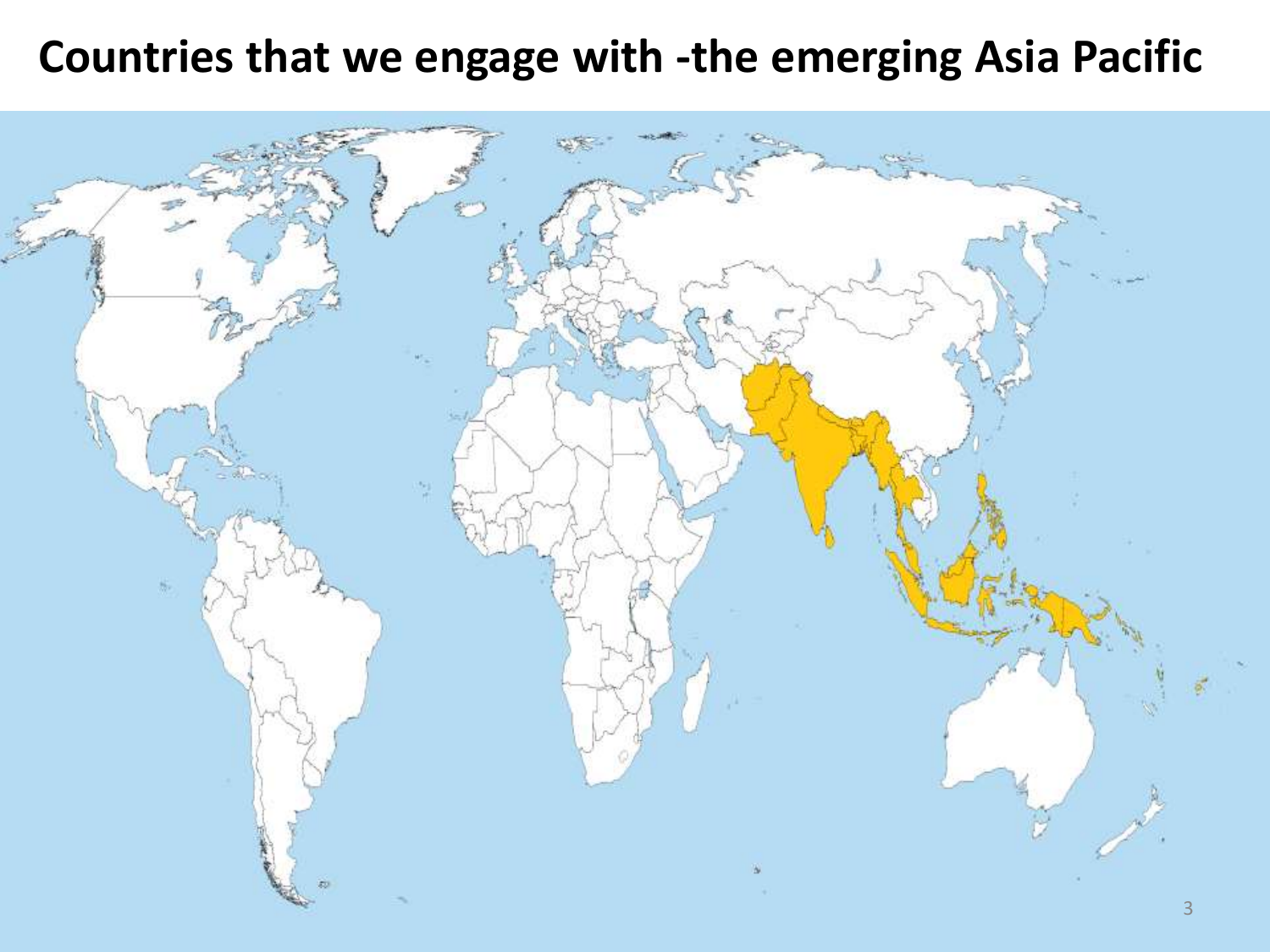#### **A think tank, working on INFRASTRUCTURE**

- Our mission:
	- *"Catalyzing policy change through research to improve people's lives in the emerging Asia Pacific by facilitating their use of hard and soft infrastructures through the use of knowledge, information and technology."*

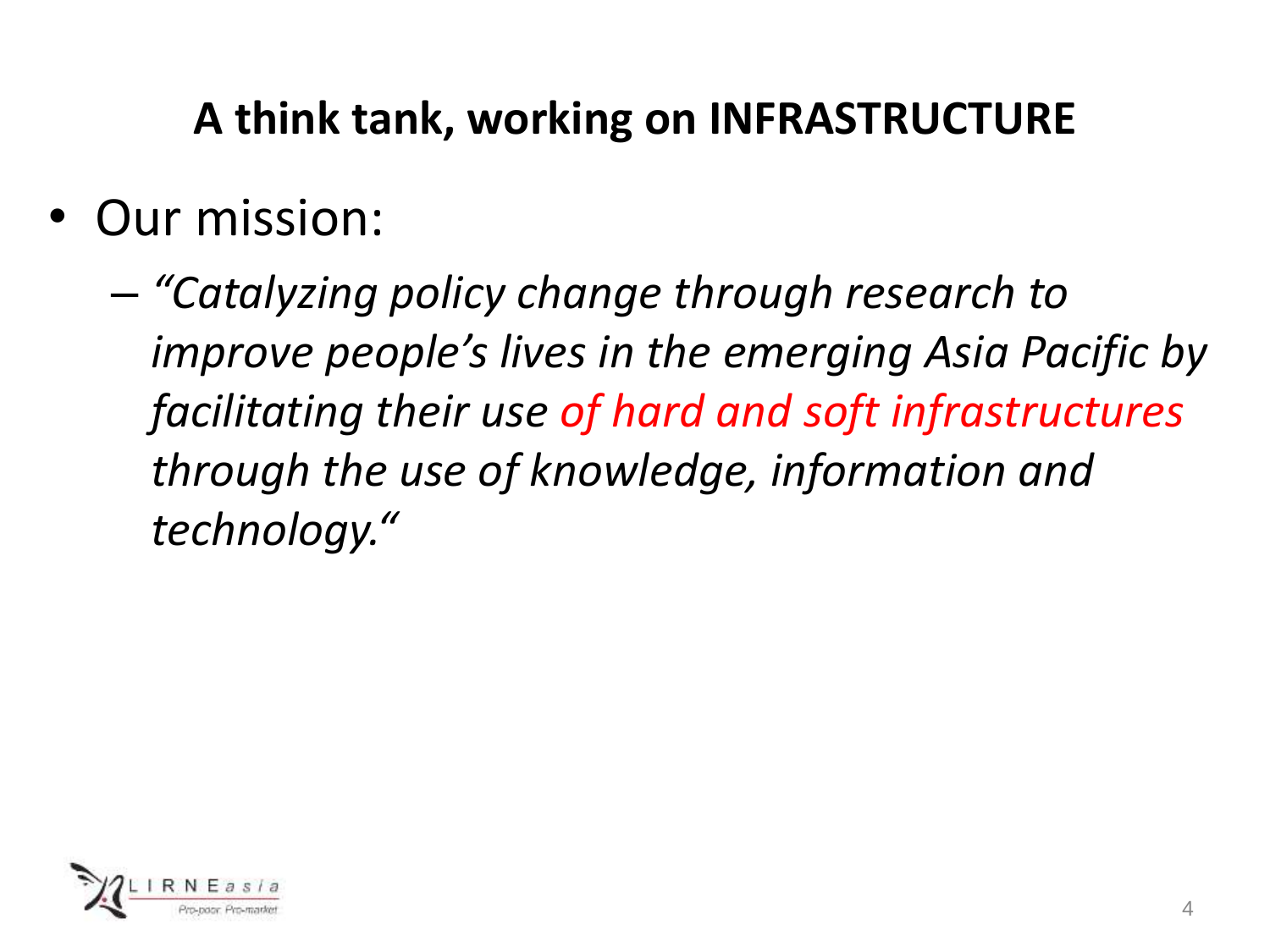# **Objective: to complement supply side, to gain insights**

- To complement the supply-side study (previously shown)
- To understand the phenomenon of online freelancing in India from the workers' point of view
	- To identify the nature of online freelancing
	- To look into the factors that enable online freelancing
	- To understand the barriers / constraints to involve in this type of work
- As part of a 3 country study (India, Sri Lanka, Myanmar)
	- Only India results discussed

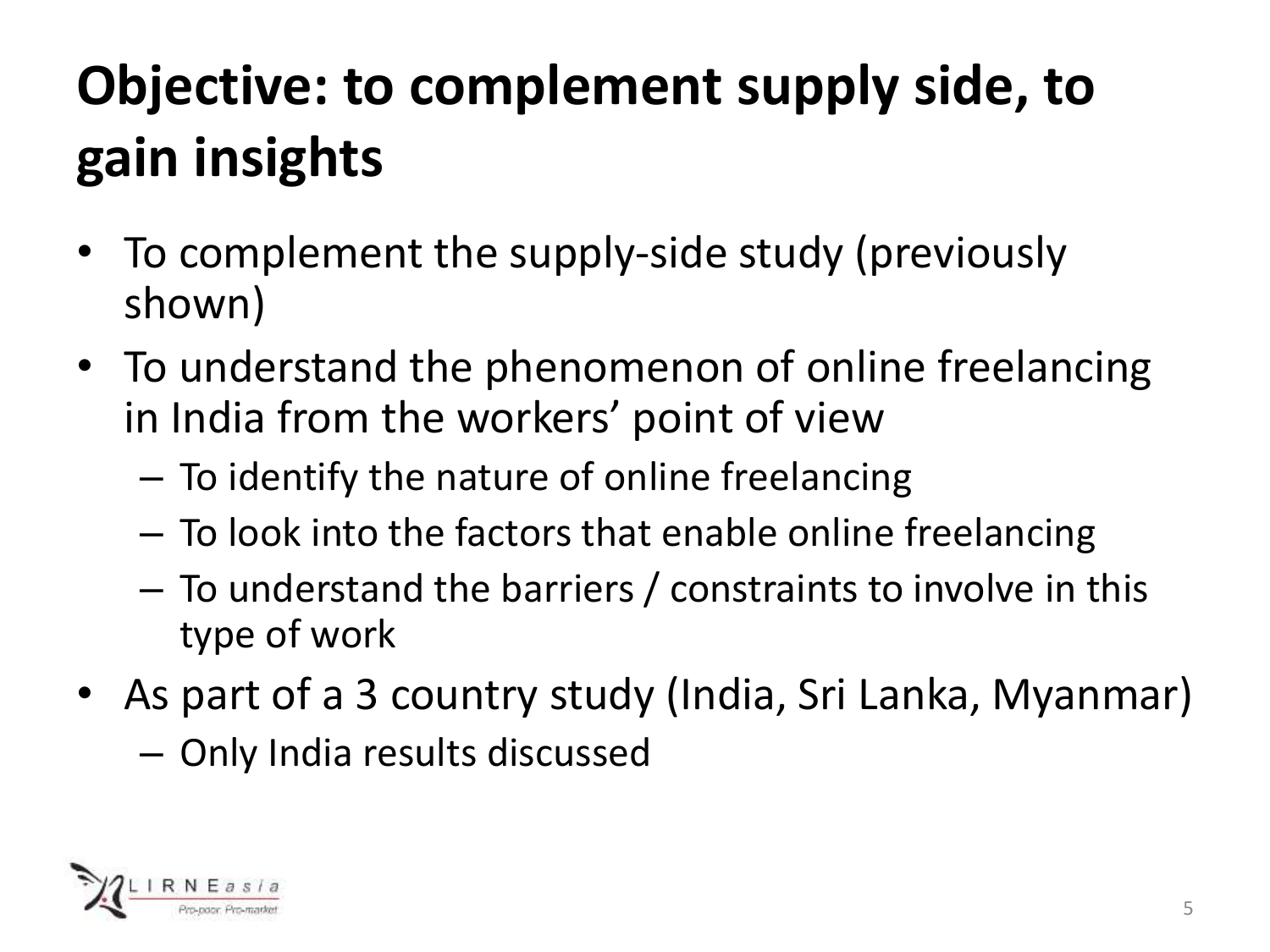## **Qualitative Methodology: 301 respondents interviewed via focus group discussions and indepth interviews**

- 57 focus groups; 18 in-depth interviews
- Focus on an age group most likely to do this type of work
	- Men and women 16-40
- 151 current online free lancers + 150 potential online free lancers
- Current free lancers = those with freelancing as a primary source of income or supplementary source of income
- In the eight population centers
	- Urban: Pune, Bangalore, Mumbai, Delhi
	- Semi urban: Kumbalgodu (Bangalore), Thane (Mumbai), Kalyan (Mumbai), Bhayandar (Mumbai)
- Subject recruited using multiple approaches
	- Purposive sampling (posting on Facebook, Truelancer and Freelancer)
	- Snowballing

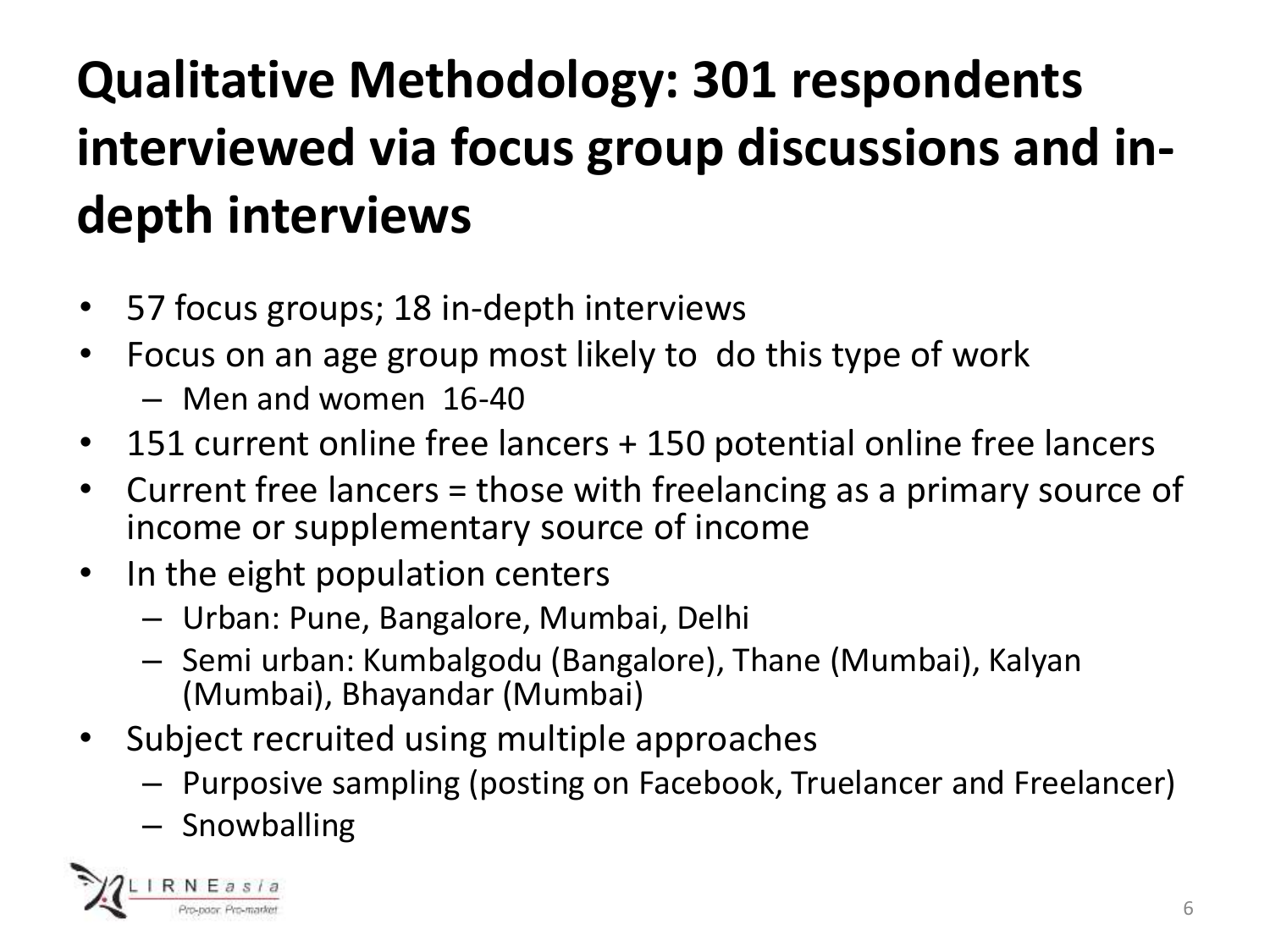### **Sample Composition: 301 current and potential workers**

#### A total of 57 Focus Group Discussions and 18 In Depth Interviews

|               | <b>Gender</b> |        | Socio Economic<br><b>Classification (SEC)</b> |    |                |    |    | <b>Location</b> |                            |      |       |       |                         |
|---------------|---------------|--------|-----------------------------------------------|----|----------------|----|----|-----------------|----------------------------|------|-------|-------|-------------------------|
|               | Male          | Female | A                                             | B  | J              | D  | Е  | Bangalore       | Bangalore<br>semi<br>urban | Pune | Delhi | Mumba | Mumbai<br>semi<br>urban |
| Current (%)   | 70.9          | 29.1   |                                               |    | 54.3 23.8 11.9 | 6  | 4  | 16              |                            | 11   | 14    | 35    | 24                      |
| Potential (%) | 49            | 51     | b                                             | 12 | 38             | 23 | 21 | 33              | 31                         | 36   |       |       |                         |

|               | <b>Education</b>     |             |             |         |            |                 |  |  |  |
|---------------|----------------------|-------------|-------------|---------|------------|-----------------|--|--|--|
|               | Below 10<br>standard | 10 standard | 12 standard | Diploma | Graduation | Post graduation |  |  |  |
| Current (%)   |                      |             |             |         | 66         | 23              |  |  |  |
| Potential (%) |                      |             |             | 24      | 8          | 8               |  |  |  |

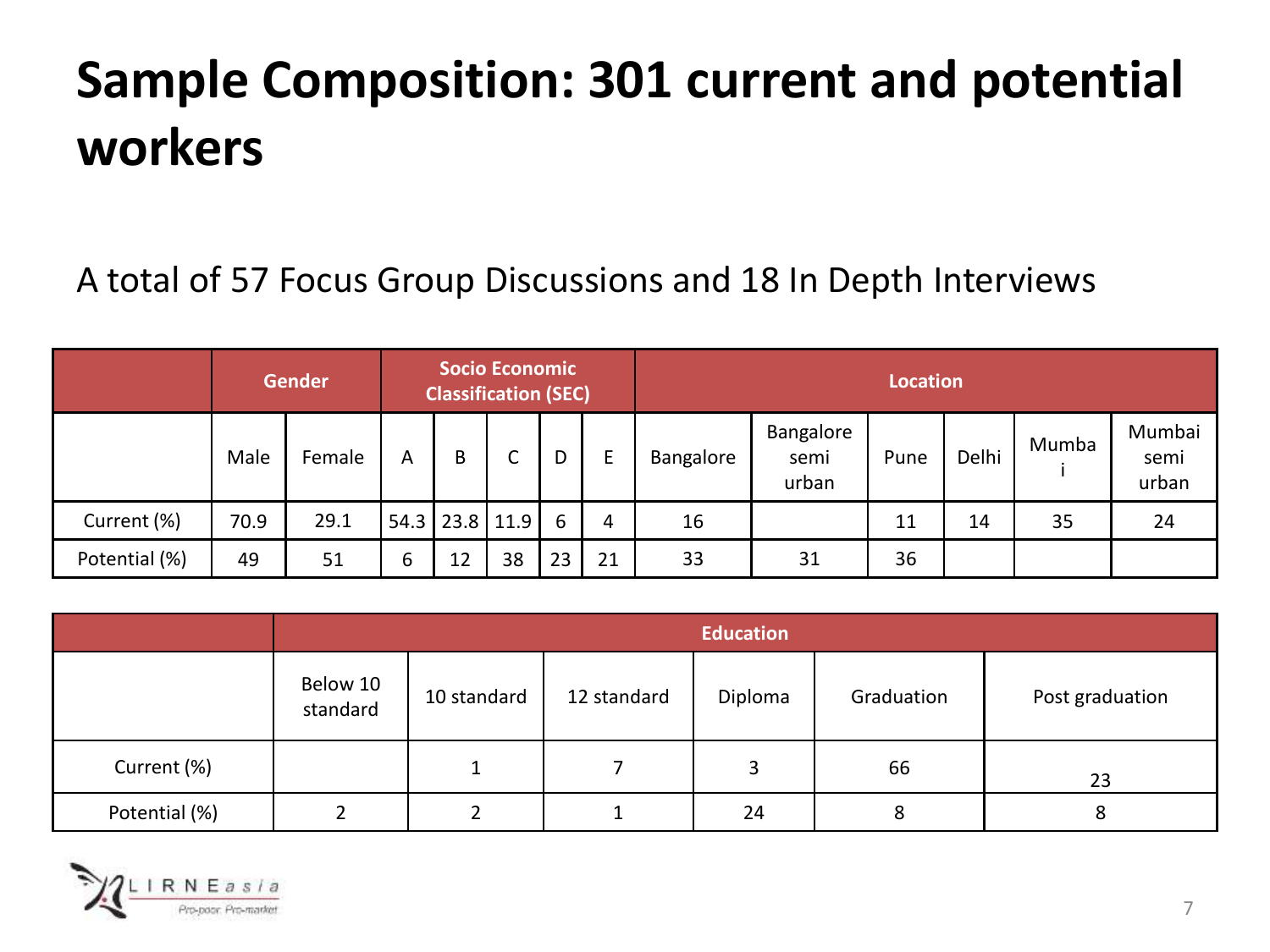## **"Platform jobs": divided in Sub Task and Micro Tasks**

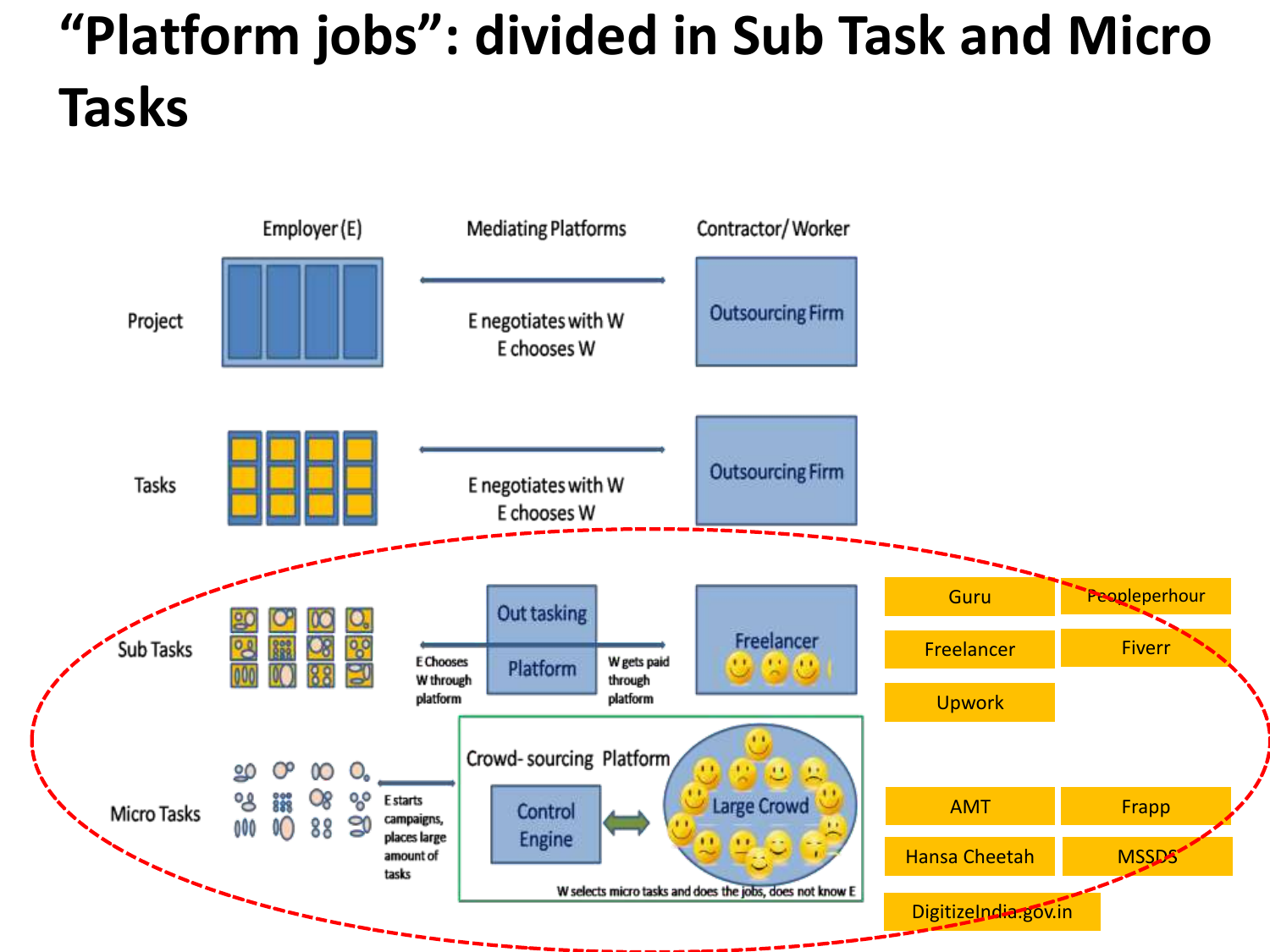## **Respondents found work on global platforms, local platforms and social media. Through web sites and apps**

| <b>Platforms dedicated</b><br>for Indians (i.e. in<br>local language)   | "Global" Platforms (in<br>English)                                                                                                                                                                                        | Microwork platforms<br><b>And Apps</b>                                                                                                                                                                                 | Social media, chat<br>applications and<br>Google groups                                                                   |
|-------------------------------------------------------------------------|---------------------------------------------------------------------------------------------------------------------------------------------------------------------------------------------------------------------------|------------------------------------------------------------------------------------------------------------------------------------------------------------------------------------------------------------------------|---------------------------------------------------------------------------------------------------------------------------|
| UrbanClap<br>Sulekha<br>Indiefolio<br><b>Just Dial</b><br>$7$ LIRNEasia | 99 designs<br><b>Upwork</b><br>Freelance INDIA.com<br>Freelancer<br>Guru<br>Peopleperhour<br>Truelancer<br><b>Behance</b><br><b>Uber Freelancer</b><br>iwriter<br>Fiverr<br>iFreelance<br>Translators Café<br>Contentmart | Ews.myneta.info<br>(National elections<br>watch)<br>Hansa Cheetah (App)<br>Market vista (App)<br>Maharashtra state<br>skill development<br>society (MSSDS)<br>Skill development<br>initiative scheme<br>(SDI)<br>Frapp | Facebook<br>Instagram<br>LinkedIn<br>WhatsApp<br>Tech India (Google<br>group)<br>Instagram<br>Youtube (Google<br>AdSense) |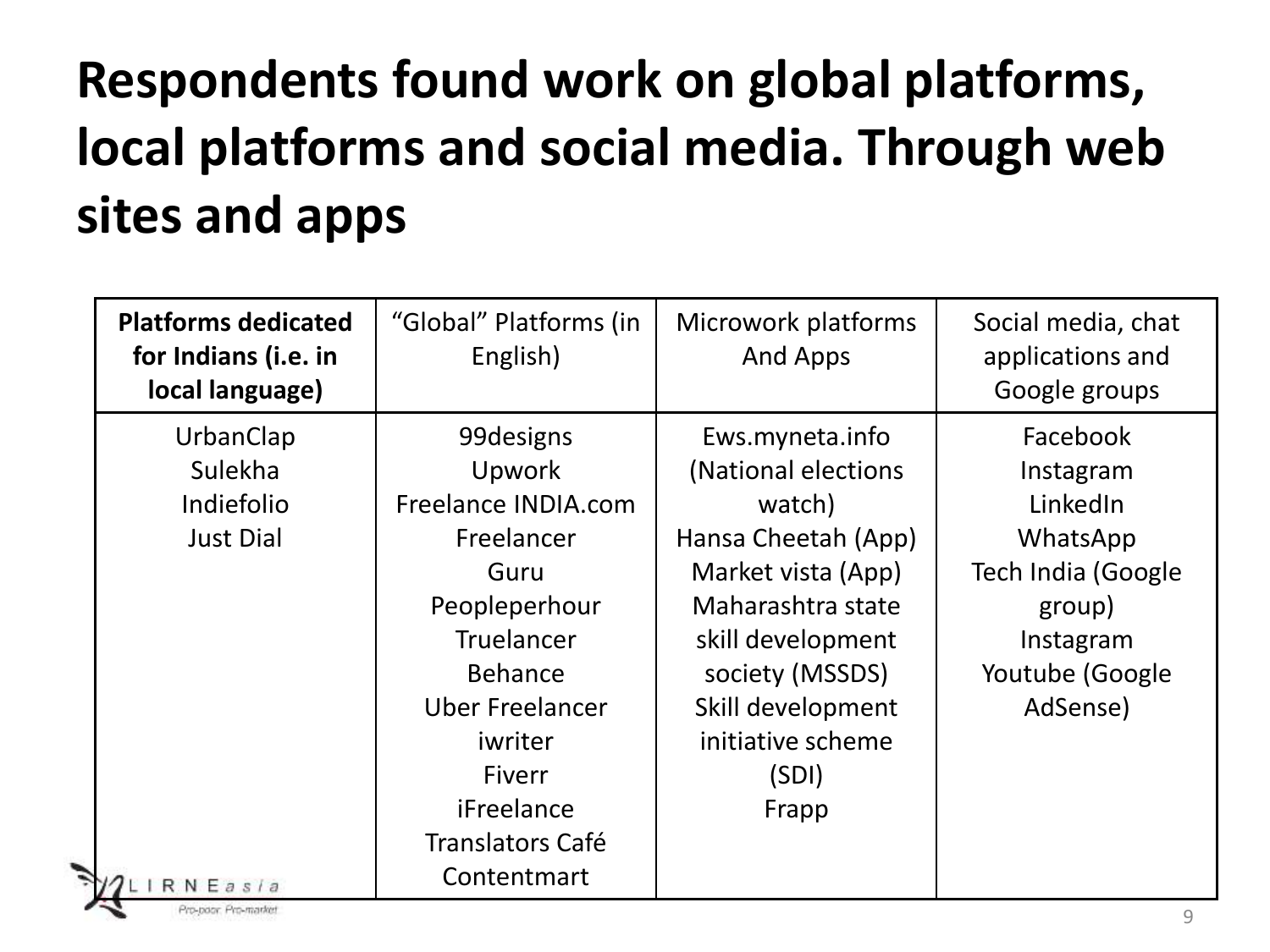### **Profile of current freelancer sample: mostly young males, living at home, graduates**

#### **FAMILY**

Most respondents lived with their parents.

#### **AGE**

Most freelancers fall into the age bracket of 21-25 years.

#### **ONLINE FREELANCERS**

#### **EDUCATION**

Most freelancers were graduates-66%

#### **SEC**

Mostly from SEC A, & C. Found D and E with difficulty

#### **GENDER**

Most freelancers were male - 70%

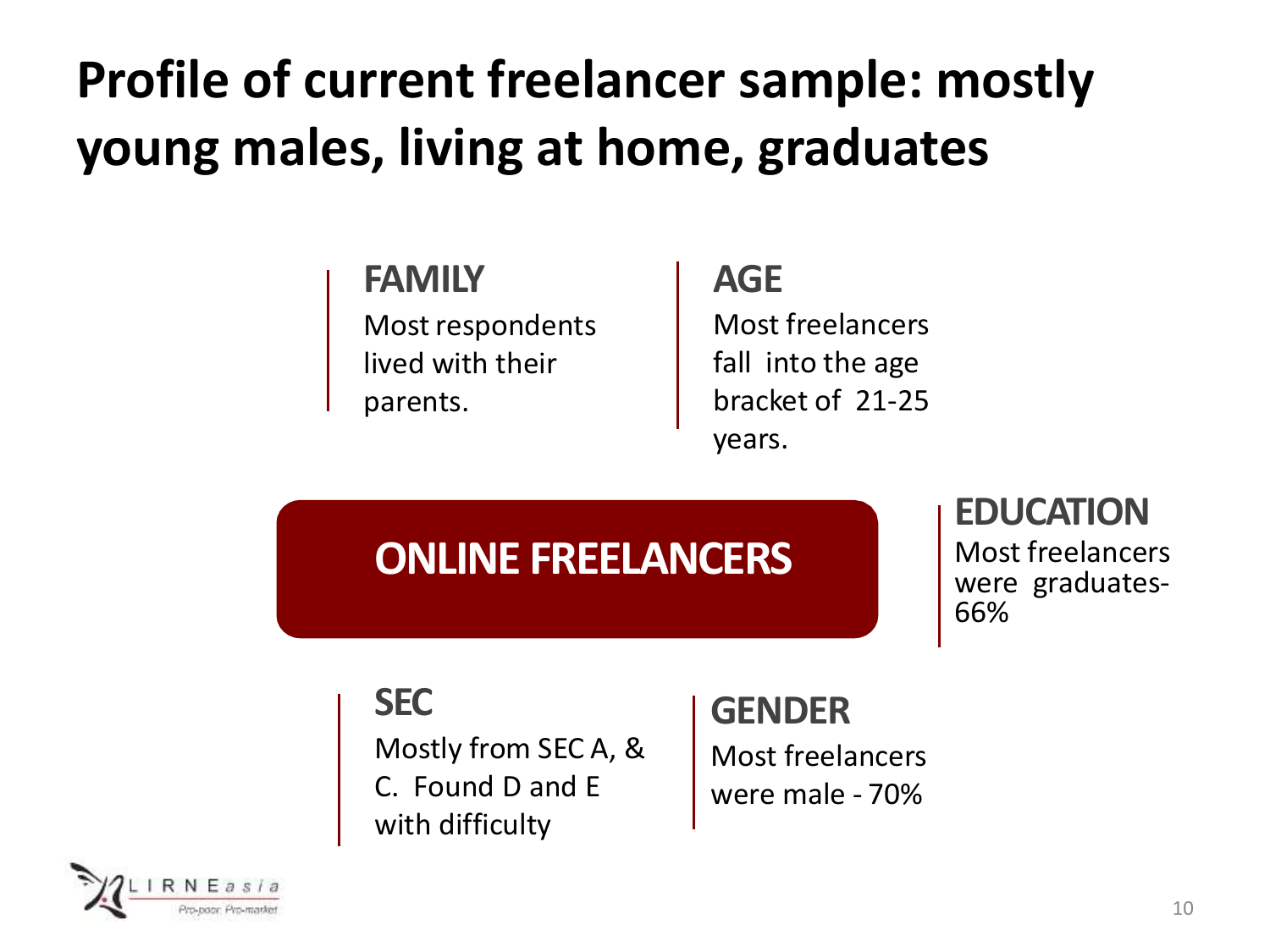### **Friends, colleagues and self search introduced Indian freelancers to online platforms**

"**One of my friends** was working in BPO. But after that he started his own business. He registered to Freelancer.com and he shared with me. You can do it. If you are jobless, you can do this. Even on a weekend. This is how I came upon freelancing".

*R21, Male, Platform freelancer, Bangalore*

"…..At that point, **my colleague referred me,** saying it will help you a lot. You'll be engaged with the skills and knowledge that you have"

*R30, Male, Platform freelancer, Bangalore*

"I was looking for the permanent job. I tried at various places. My daughter was very small and I was getting bored**. One day my friend came and she asked me** what I was doing. I told her I'm doing nothing and asked her if there is any work that I can do sitting at home. She told me that she is doing something like this".

*R61, Female, Micro-worker, Mumbai*

"Like in school I was in Facebook and **my brother referred me to one app** called *frapp* app so I thought let's give it a try"



*R91, Male, Micro-worker, Mumbai 11*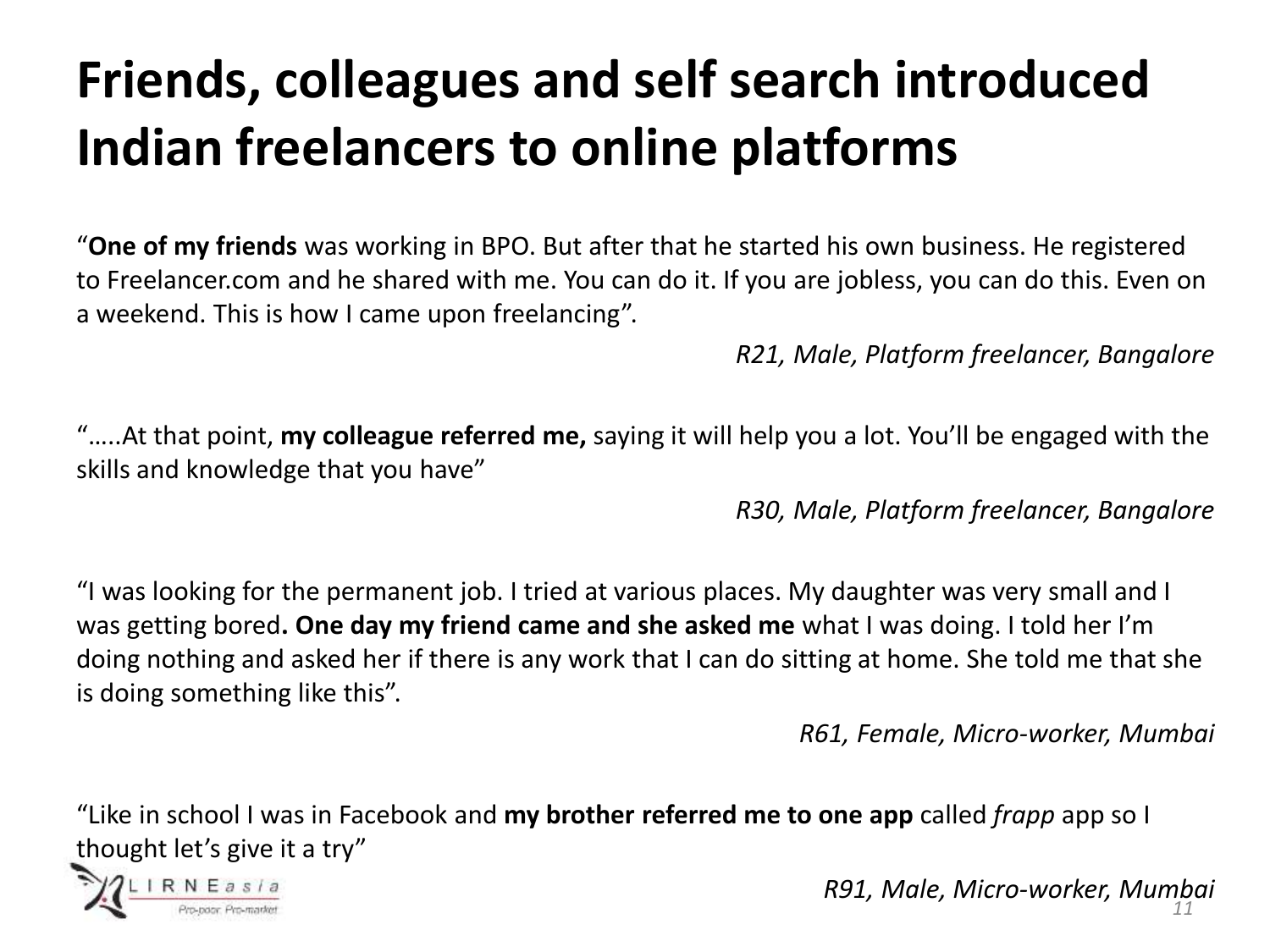### **Most freelancers use the skills that they acquired from their formal training to work online**

My drawing is good and I am an artist. So I started with this work *R34, Male, Platform freelancer, Pune, following an animation course*

My typing speed is good and so I liked this job. I started liking it. My subject was IT in the 12th standard and so it was not difficult for me at all *R37, Male, Platform freelancer, Pune, IT student*

I completed Tally course 1.5 years ago from IT way. After that I joined this portal

*R111, Male, Micro-worker, Mumbai, Trained in accounting software* 

Initially I had put technical writer or a blog writer and all that stuff and the job on the sites were of technical writing

*IDI2, Female, Platform freelancer, Bangalore, Bachelor of Technology*

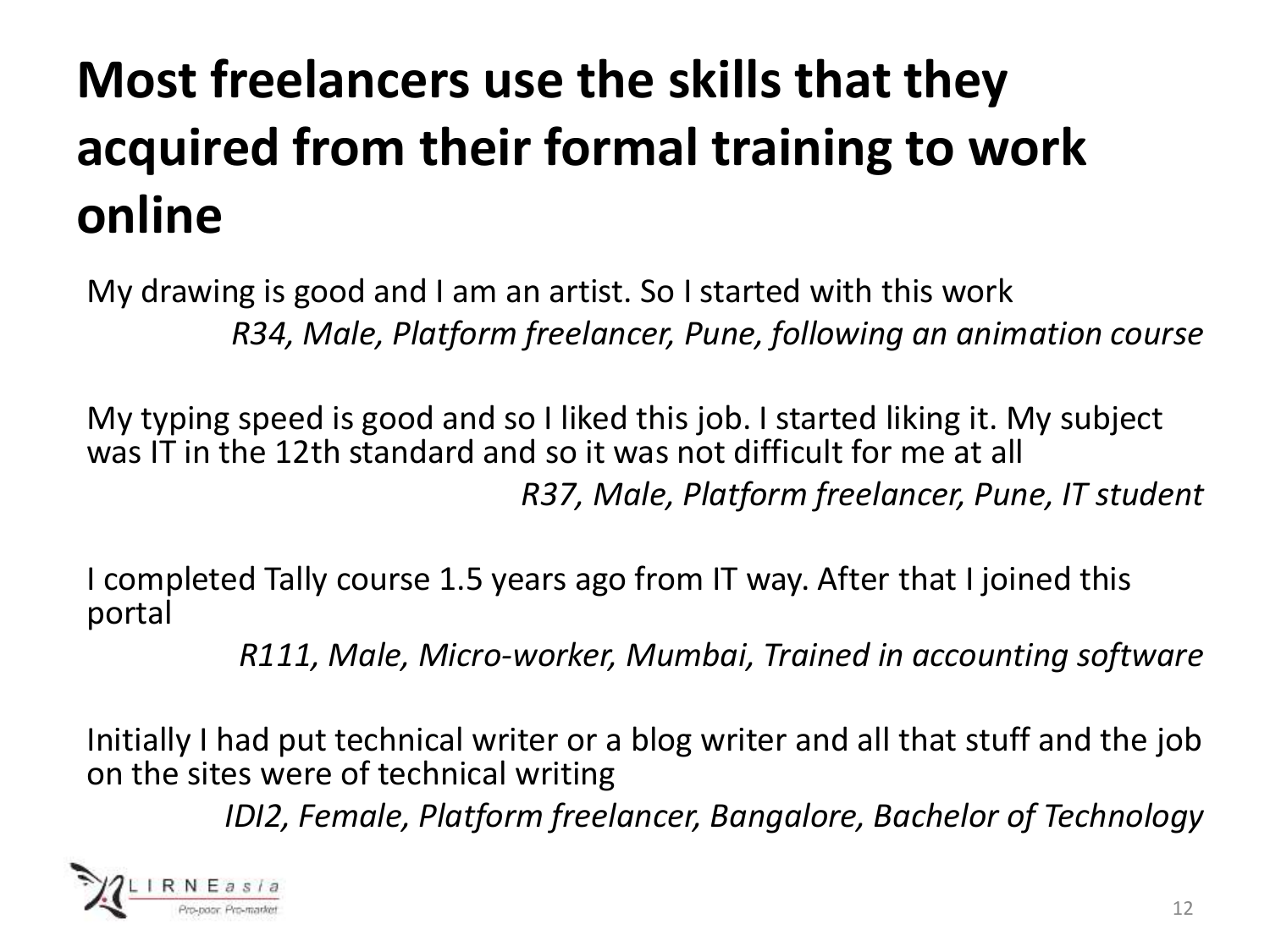#### **A range of income, specially for those with a bachelors degree**

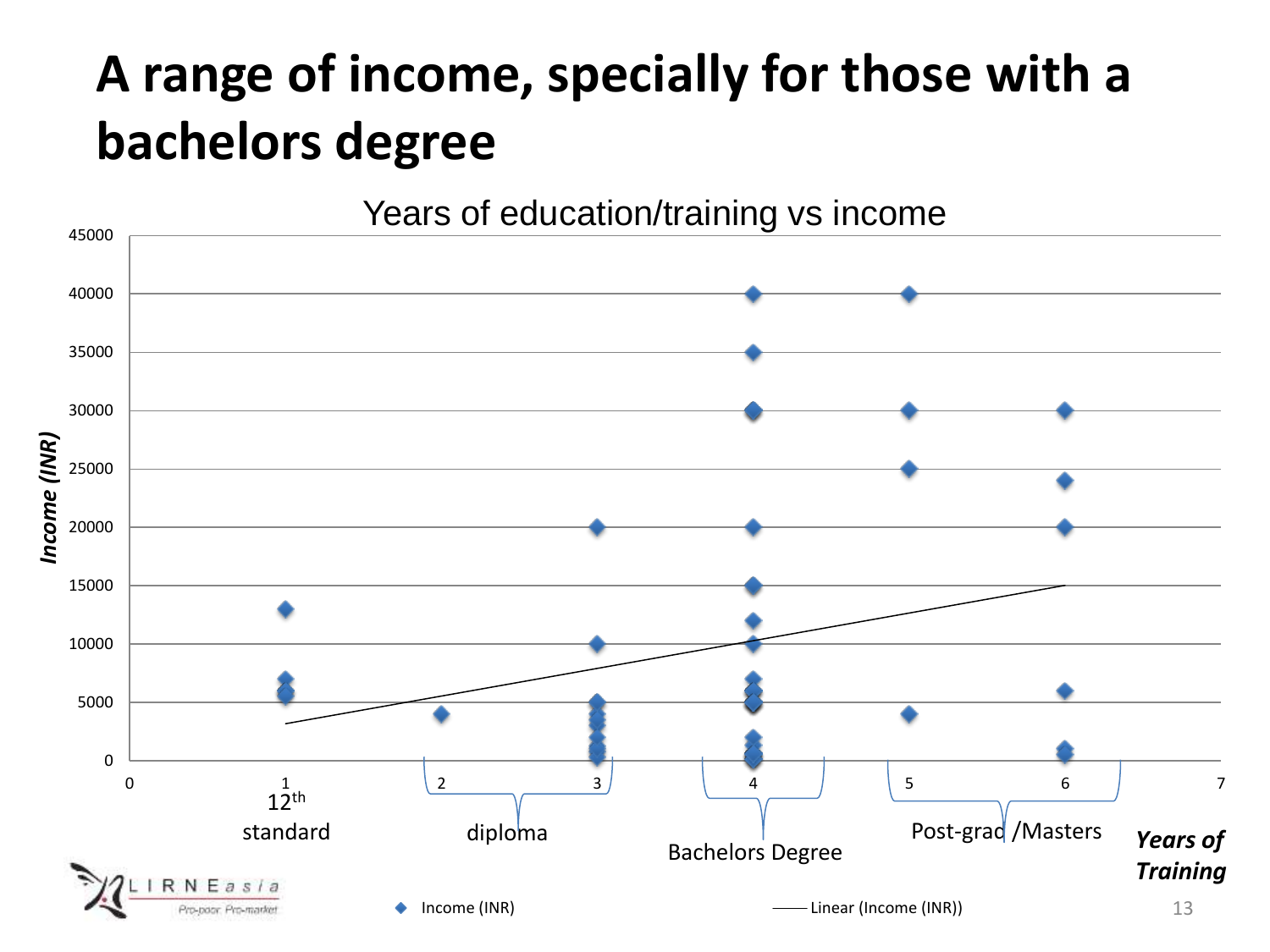#### **Seen as work done in free time, as part-time work, or as a way to start on your own business**

Basically, **to engage yourself in your free time or your weekends** or whenever the time permits

*R30, Male, Platform freelancer, Bangalore*

**It is like a part time job**. We can search easily through websites and the pay is very good

*R45, Male, Platform freelancer, Bangalore*

You don't want to take up a regular job and do yes sir. **Regular job can sometimes be frustrating. It's like marriage. You don't want to do that. you want to be a boss of your own. Without too much of investment. You want to start on your own**

*R23, Male, Platform freelancer, Bangalore*

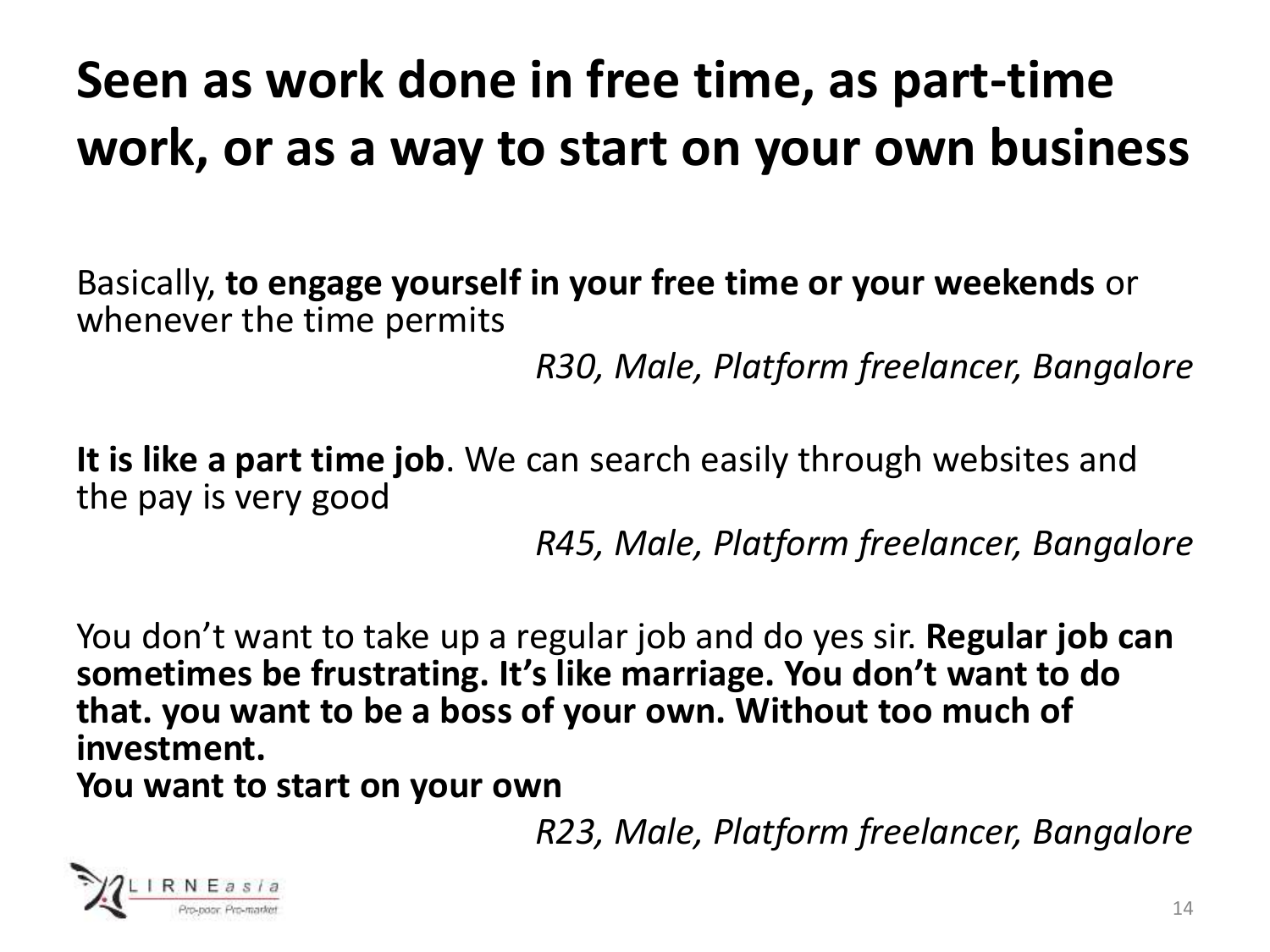## **For the already employed, under-employed and unemployed, it is a way to earn some much-needed extra income**

When I used to work in Thane then I had to spend around INR 50 – 70 rupees as my travelling expenses. I used to get INR 4000 rupees as my salary. More than half of my salary went on my travelling expenses. But still I used to work there because it does not look good for a young boy to sit at home jobless in our society. So I worked there. I met one of my office clients there who told me about this work. He told me that I was wasting my time at that office. He asked me to go to him and learn this work and do it on my own

*R78, Male, Social media freelancer, Mumbai*

I am married. I have two little boys. Then I have a degree in commerce. It's a B.Com degree. I also have a job as an admin manager for an IT company which is my regular job. It has Saturday weekend off. Also in that context I have picked up freelancing activity as well.

*R23, Male, Platform freelancer, Bangalore*

One fine day, I quit the job and I was searching for a job. At that time, I couldn't get any job. So I started this and I was earning money. So I thought see, instead of being jobless. You are doing freelancing



*R21, Male, Platform freelancer, Bangalore*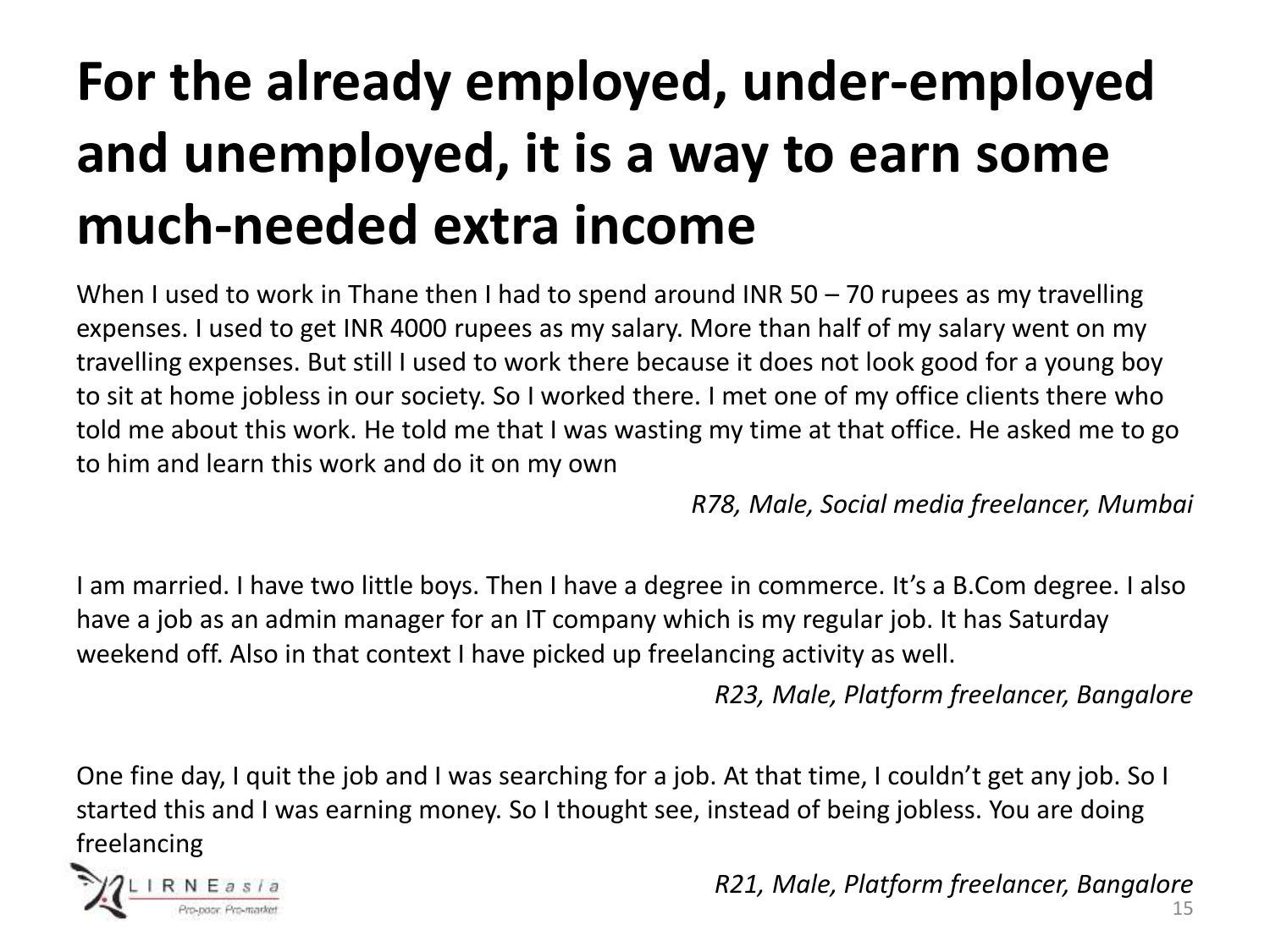## **For students, an attractive way to earn pocket money**

Part time; I work two to three hours a day

*R33, Male, Student, Platform freelancer, Pune*

We are kids now and we need personal time as well and we don't get that much paid to do it full time

*R58, Male, Student, Platform freelancer, Mumbai*

During my college, while I was doing my Bachelors. Since I went to Designing school, I could see a lot of children, even my batch mates and seniors who'd do freelancing on the site for money

*IDI9, Female, Social media freelancer, Delhi*

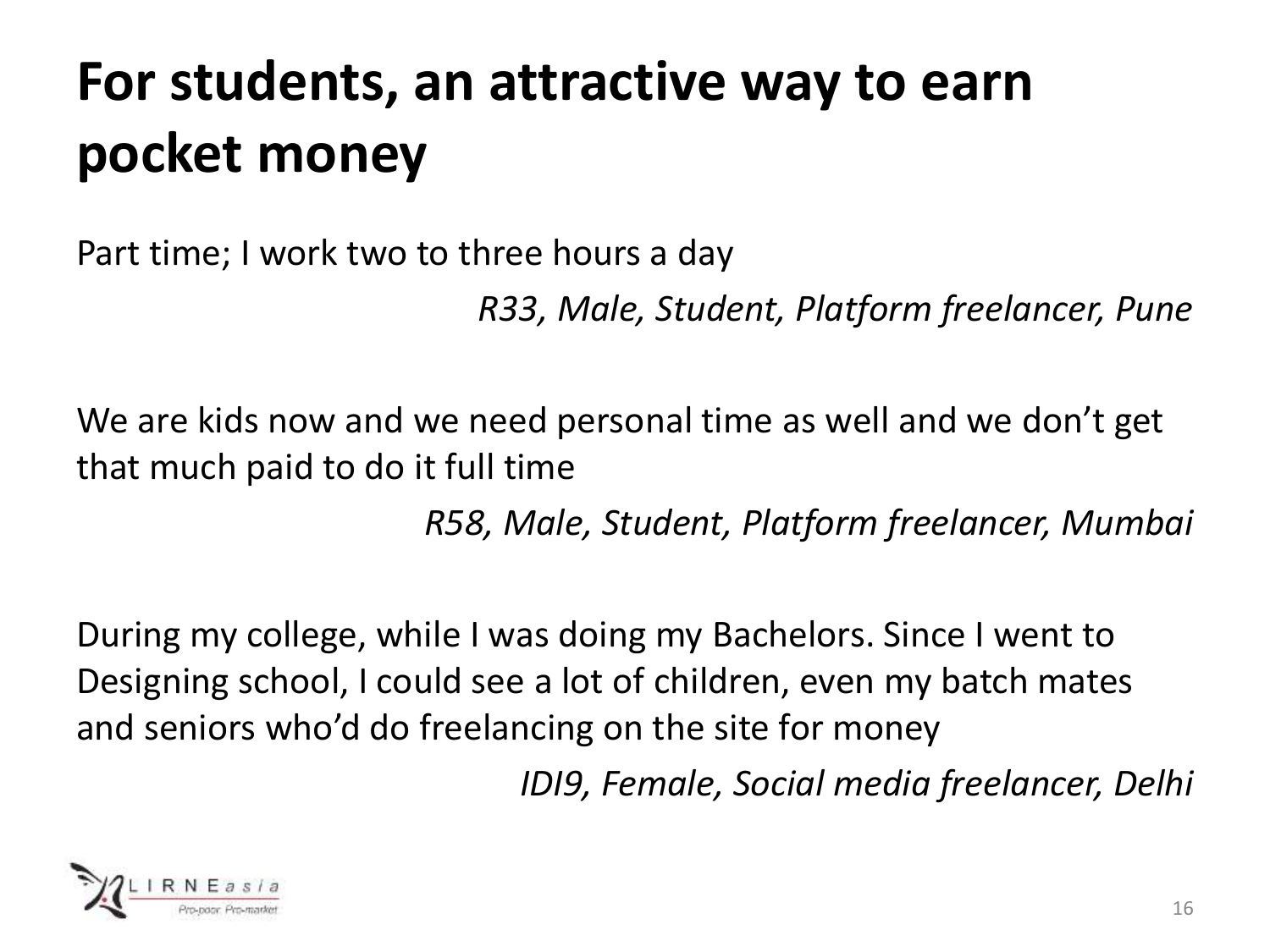### **Most worked from home, some worked from co working spaces and cafes (coffee + Internet)**

I have a laptop so I do the work at home

*R107, Male, Platform freelancer, Mumbai*

Yes and we all worked from home, sometimes from friends home. *R57, Male, Platform freelancer, Mumbai*

Mostly in home but also Café Coffee Day

*R15, Male, Platform freelancer, Bangalore*

I'm working through cyber café

*R98, Male, Micro-worker, Mumbai*

Okay I wake up at 8 o'clock, then go to do my freelance work in a location in Tilak Road. I am there from 10 am to 7 pm

*R7, Male, Platform freelancer, Pune*

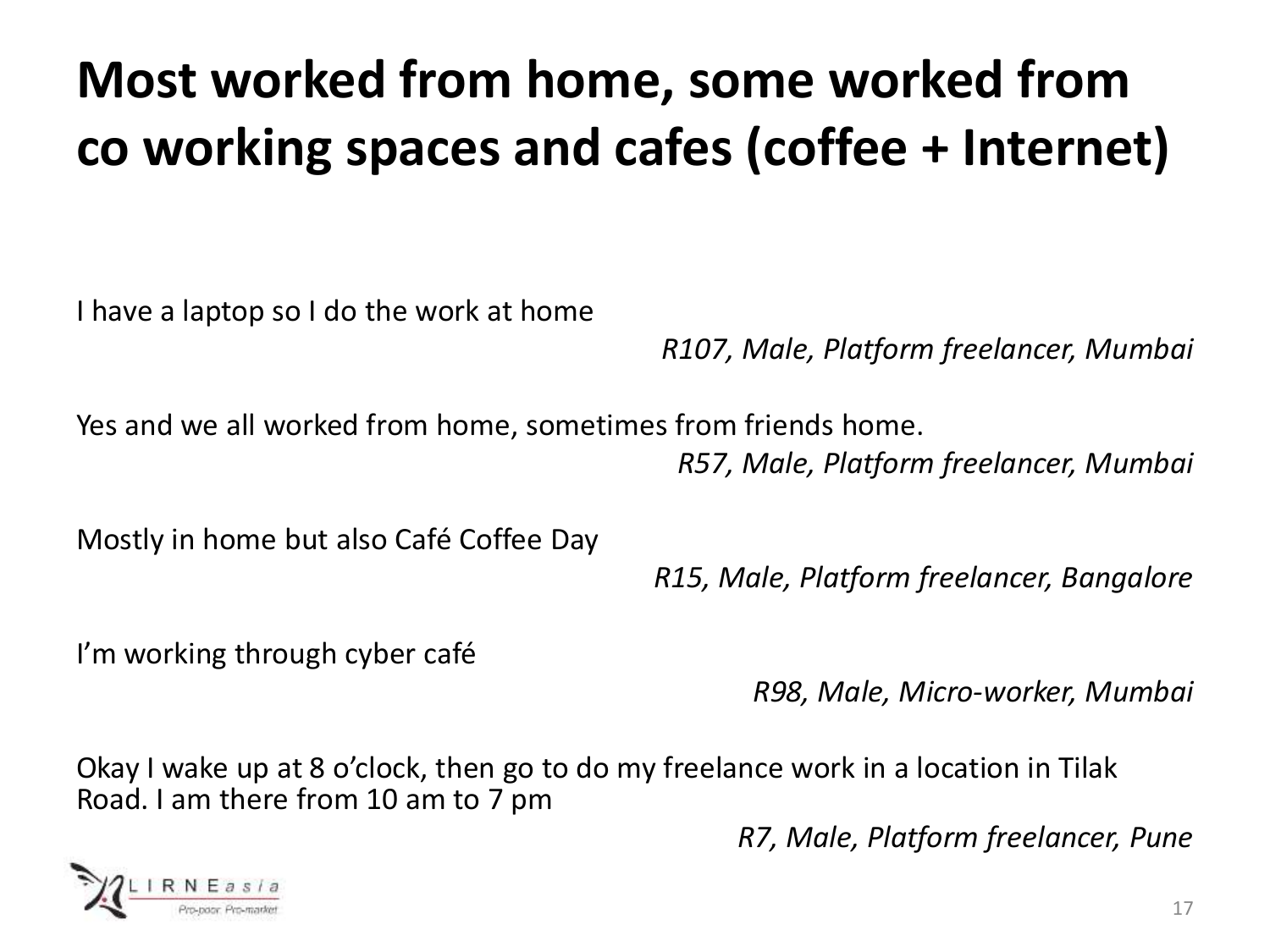### **Working from home was the only option for some**



Name: Anish (not real name), 31 years Location: Mumbai Occupation: Micro-worker Physically disabled

- 12<sup>th</sup> standard
- Work comes through myneta.info
- Spends around 5-6 hours/day
- Earns INR 5,000- 6,000

"**My physical condition was very bad so I was not able to do 12th**, then I did typing course. I have speed of 60 words per minute….. I can't go very far but there also I started getting some problem, **I can't travel much so I sat at home and started working from home**"

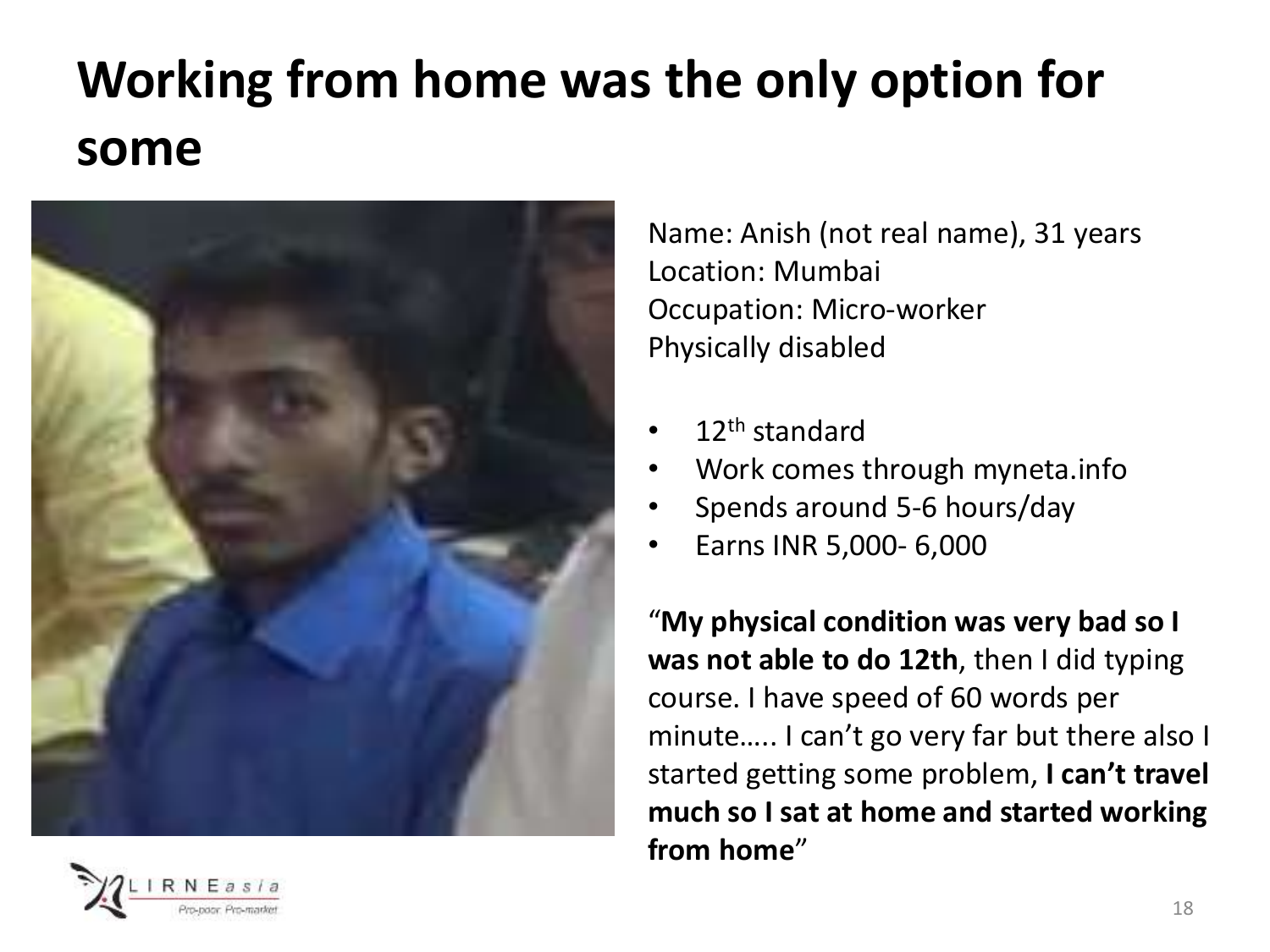#### **For many women, ability to work from home gave them a sense of independence**



- Tulsi (not real name), 35 years, mother of 2, Mumbai
- Occupation: Home-maker and micro-worker
- Formerly: employed in CA firm
- Education: Bachelor in Commerce

*"You get that satisfaction of doing something and earning. You feel that you have some knowledge. Although I cannot go out and earn, I can take care of my family responsibility along with it"*

- Monthly income: IND 1000-1500/month via Market Vista + GBP 5/month via Tech India.
- 19 • Spends her income on her personal needs & her children.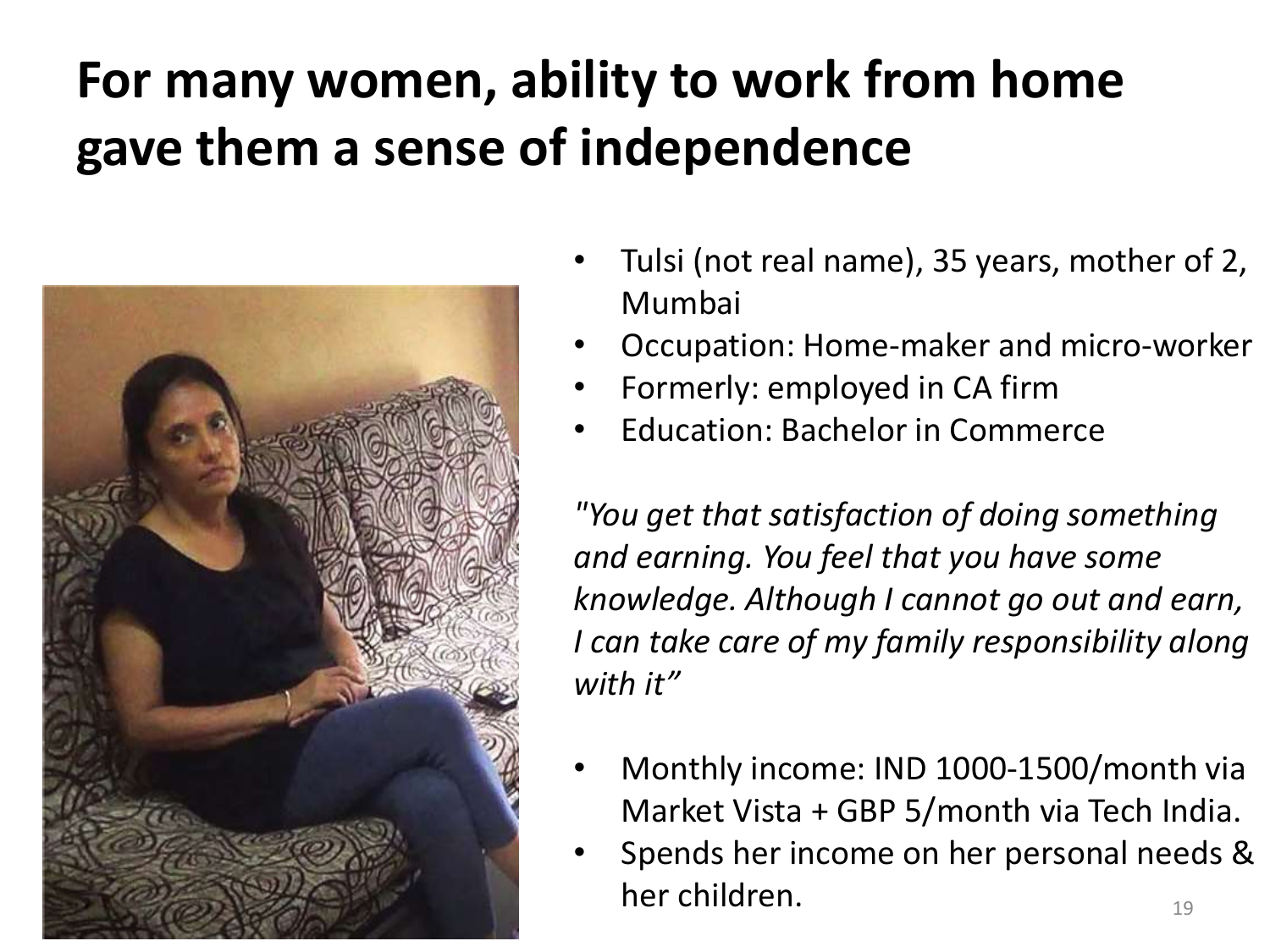#### **More examples..**

• "This is my money. I take clothes for myself and kids"

– *IDI6, Female, Micro-worker, Mumbai*

• I am not asking a single penny from my parents and I am looking after my expenses so that is fine

– *R69, Female, Social media freelancer, Mumbai*

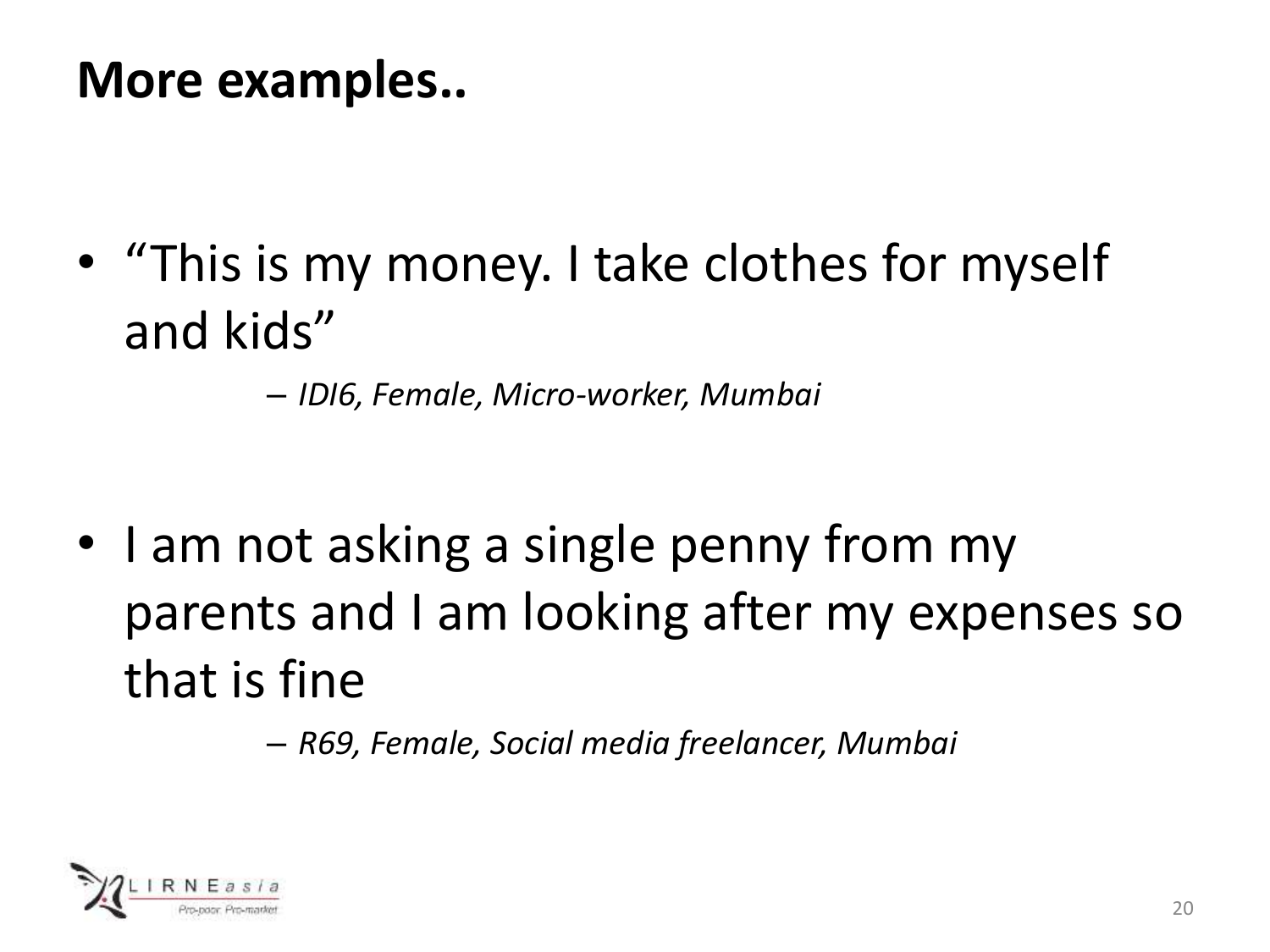## **Government-provided platform work also help many, specially women working from home**

"As we are getting good projects online I feel I can earn good amount of money by working from my home. My husband is having a good knowledge about such freelancing projects and he bought many projects for me. Initially I started working on such projects but after that any projects were given by the government itself"

- *R118, Female, Micro-worker on MSSDS, Mumbai*

- Works for Maharashtra State Skill Development Society (MSSDS)
- Introduced many women from her village to do MSSDS work

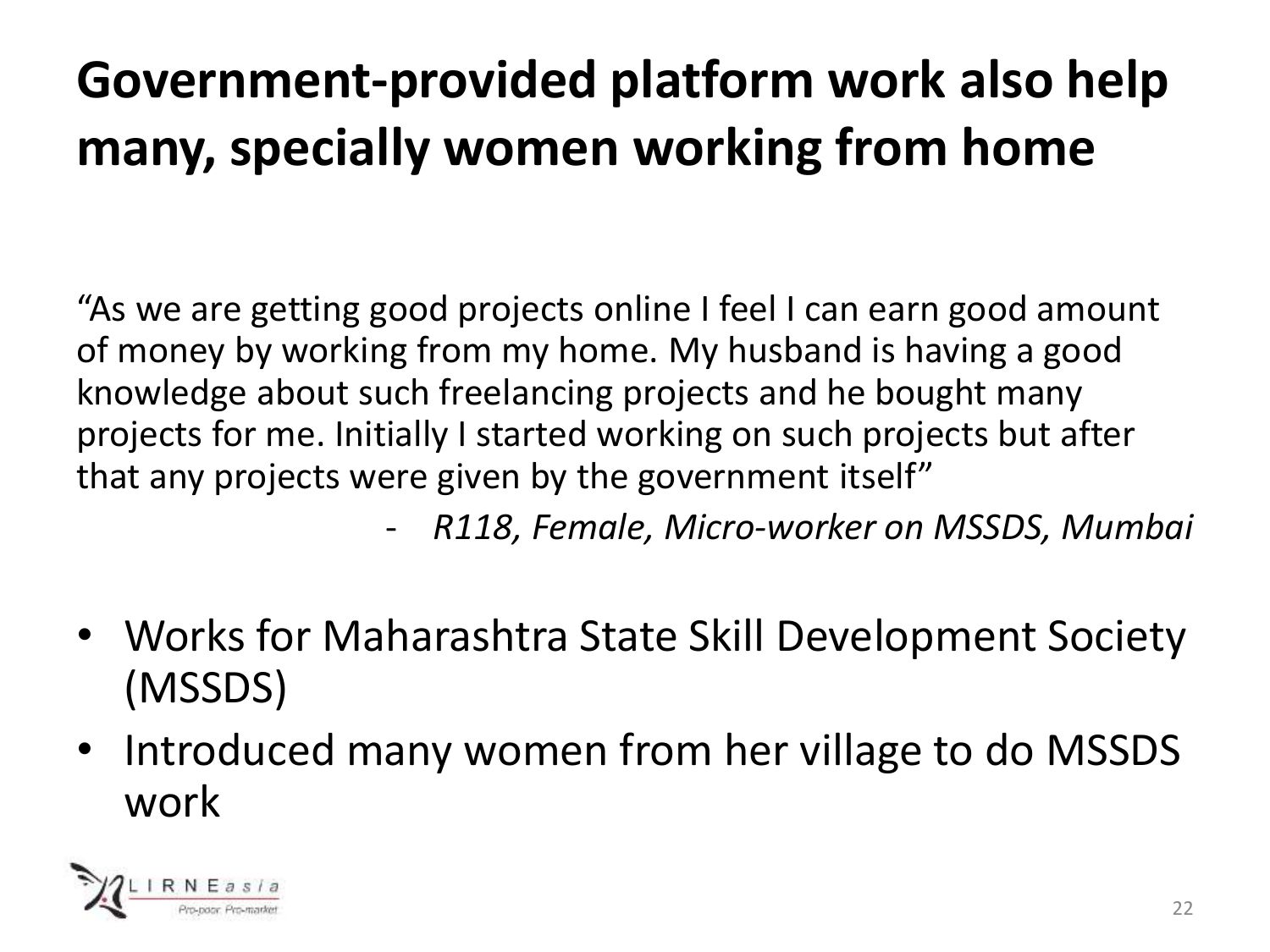

Name: Rumani Age: 28 years Location: Mumbai Occupation: Micro-worker

- Bachelor of Education
- Work comes through Maharashtra State Skill Development Society Website
- Spends around 5-6 hours/day
- Earns INR 15,000/month

"We can support our family from the amount we earn.. I would like to be an idol for my children.. **By seeing me work hard they would feel that their mother is not socially backward**"

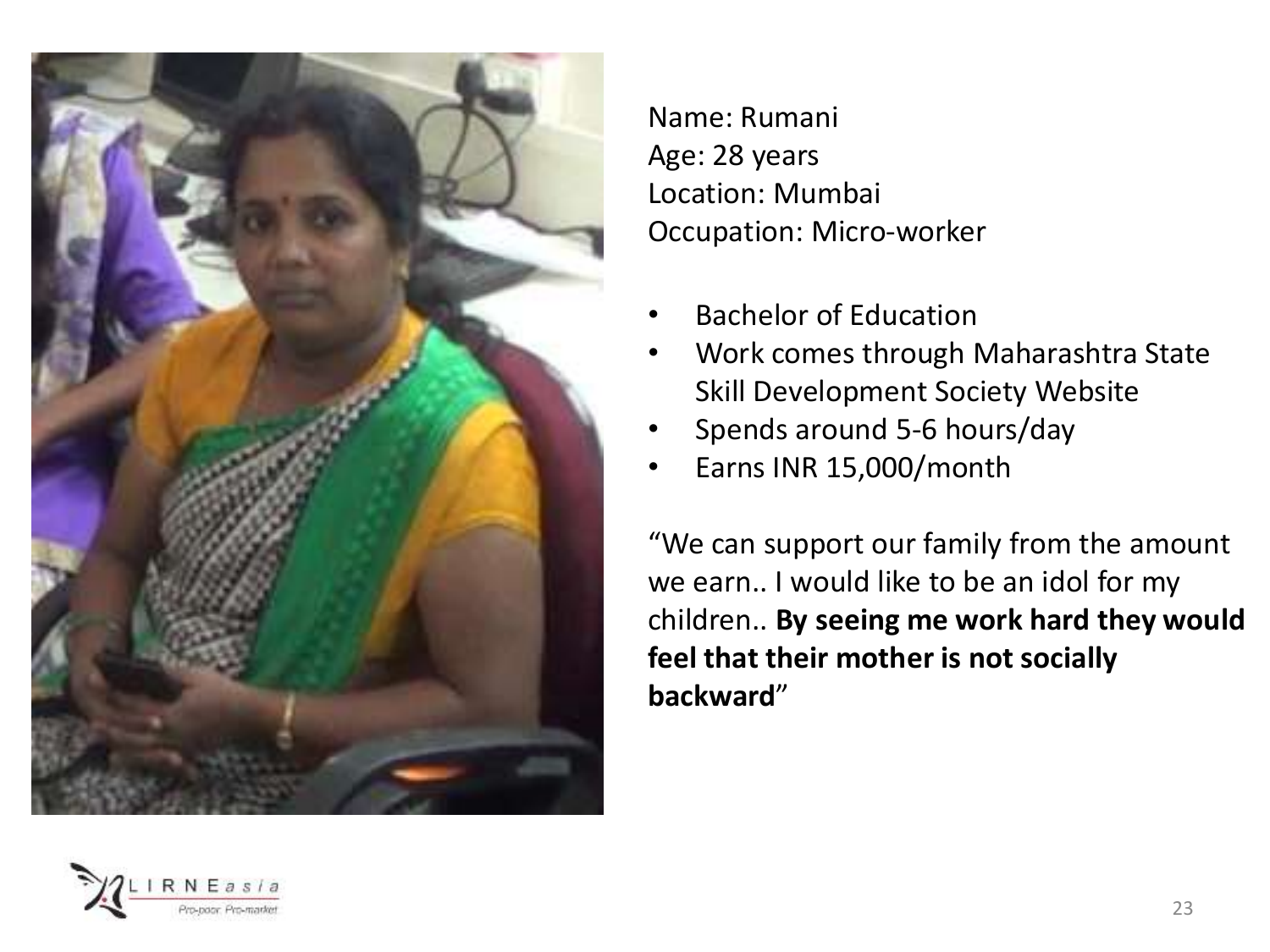#### **Many respondents had been doing online freelancing experience of more than one year**

**Time spent online freelancing (in Months) vs Age of respondent (years)**

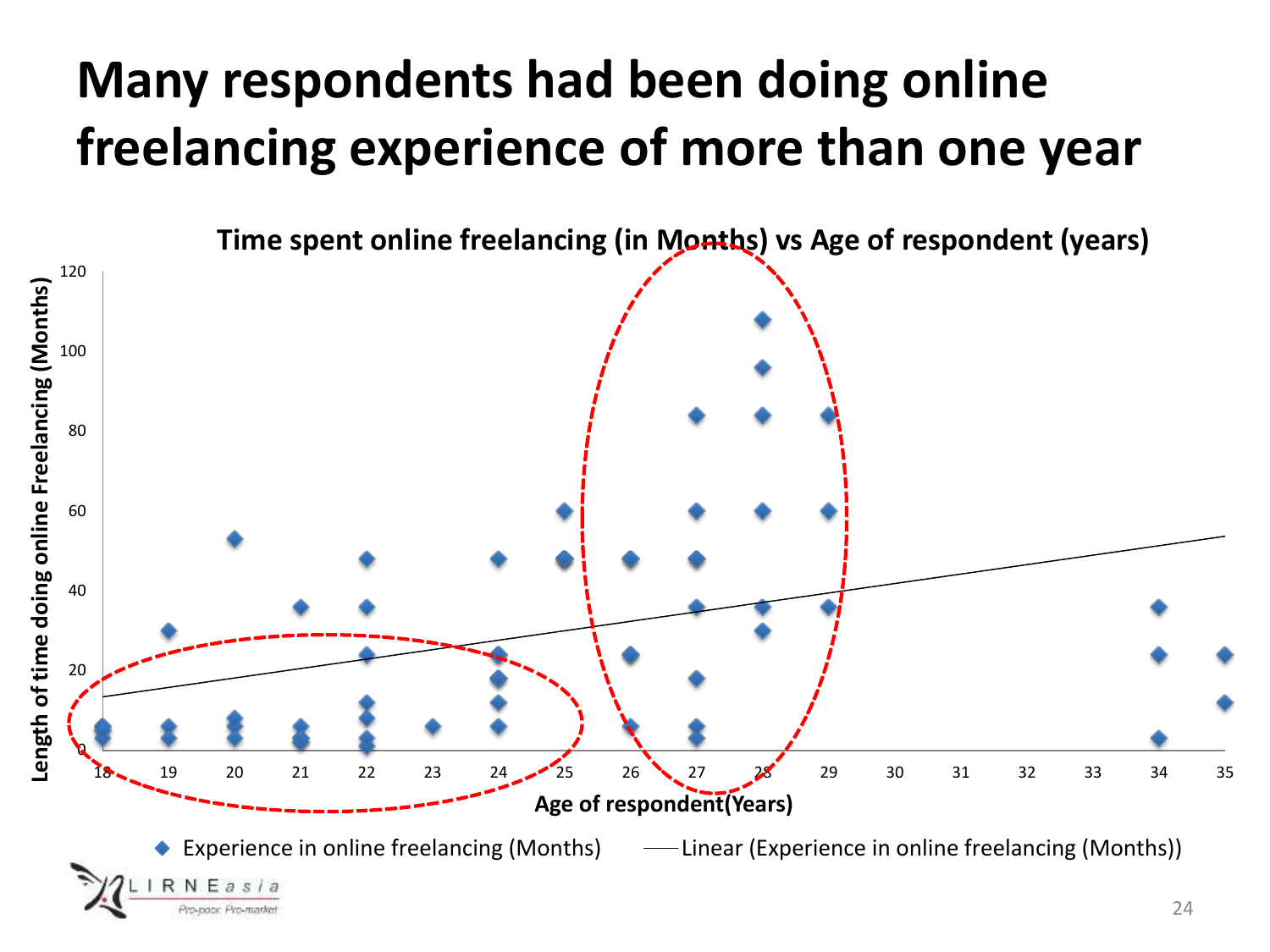### **A range of work: data entry, website design, digital content creation, product reviews, professional services**

**I do data entry. If there is a novel in PDF format, I will convert to MS Word**. Buyers even have some data in excel sheets which needs to be added to a certain format. I do that sort of formatting work too

*R32, Male, Platform Freelancer, Bangalore*

**I design websites**. When customers approach me over the platform I show them my previous designs. If they are happy with my designs I work with them

*R53, Male, Platform freelancer, Mumbai*

They get the **research done online** for example the questionnaire uploaded and they get the research done online



*R110, Male, Platform freelancer, Delhi*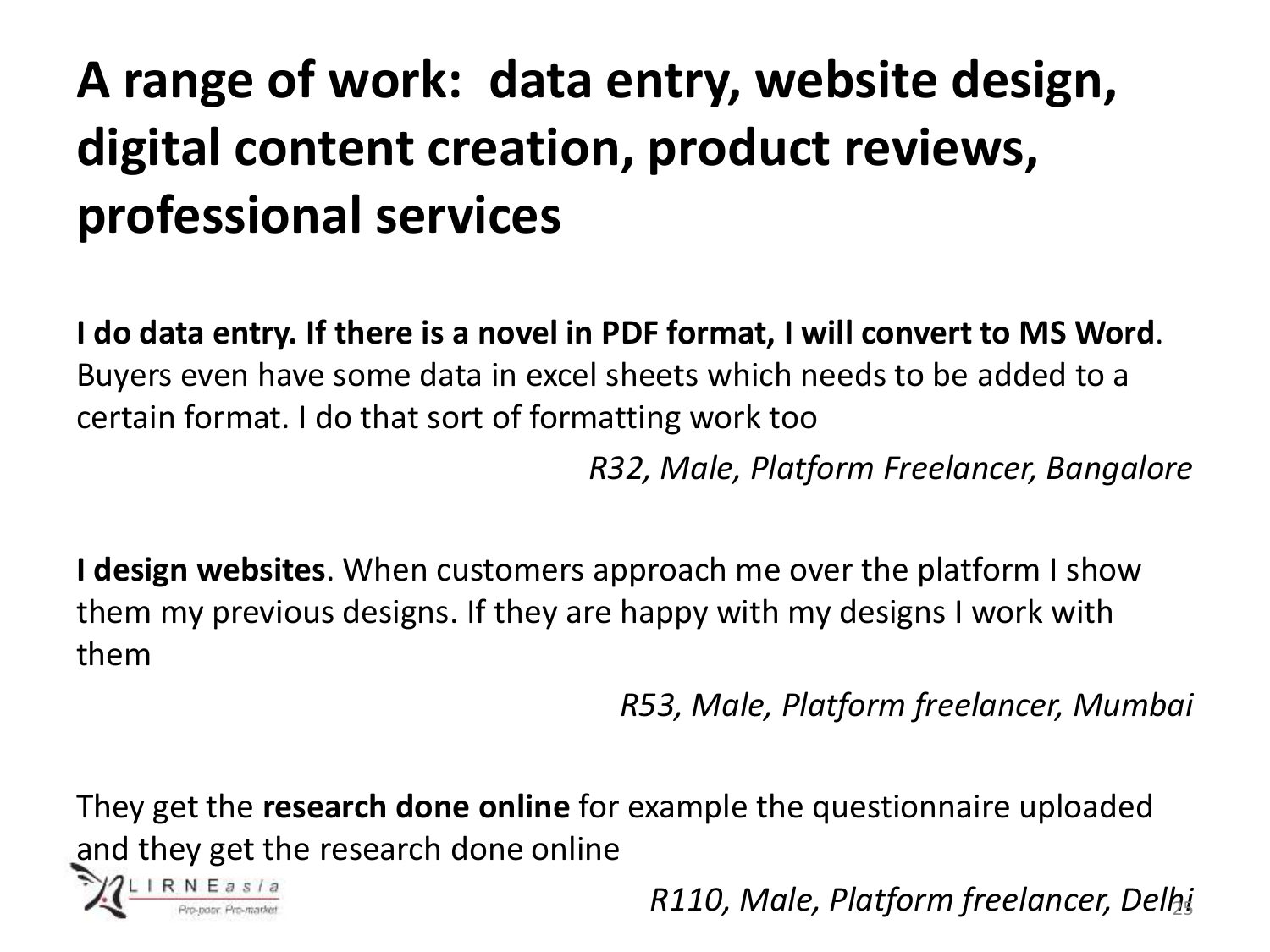I do **brand promotion**. I have to send the promoters at the location and I stay at home. I hire people who want to earn money. I want people who have good communication skill. They should abide by the terms and conditions.

*R19, Male, Platform Freelancer, Bangalore*

In platforms, **clients asks us to go to some places and record videos**. First we do this work for the client and later we upload these videos on YouTube. I'm a part of a bike rider gang. We are a team of 20 people. We just go to the location requested by the client, film and upload it.

*R24, Male, Platform Freelancer, Bangalore*

**I do accounting**. There are two types of work that I get. I get bunch of invoices and all where I have to do is total up all the invoices and match to the purchase. That will be one sort of work. Another sort of work would be matching your accounts to your trial balance and making sure the same amount reflects on trial balance.

*R42, Male, Platform Freelancer, Bangalore*

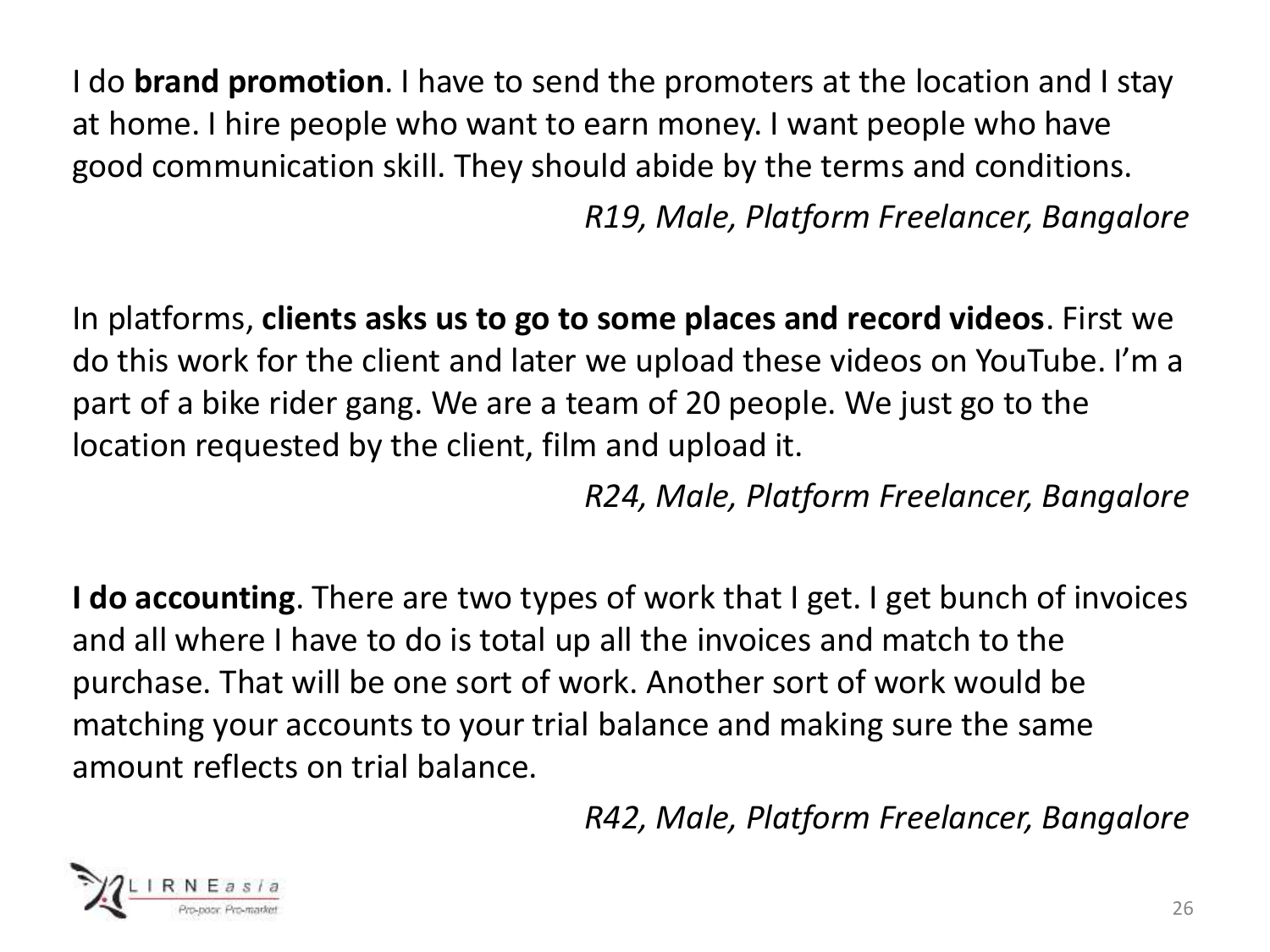## **Often, no standard price. For example, payments for typing ranged from INR 2 – 5 per page even on the same platform in the same region.**

It depends on the pages you do; for one page we get INR 2. *R33, Male, Platform freelancer, Pune (Guru)*

For 25 pages at 3 rupees per page, I had received only INR 200- 300

*R6, Female, Platform freelancer, Pune (Upwork)*

For 100 pages I got INR 500; this was the deal *R37, Male, Platform freelancer, Pune (Freelancer)*

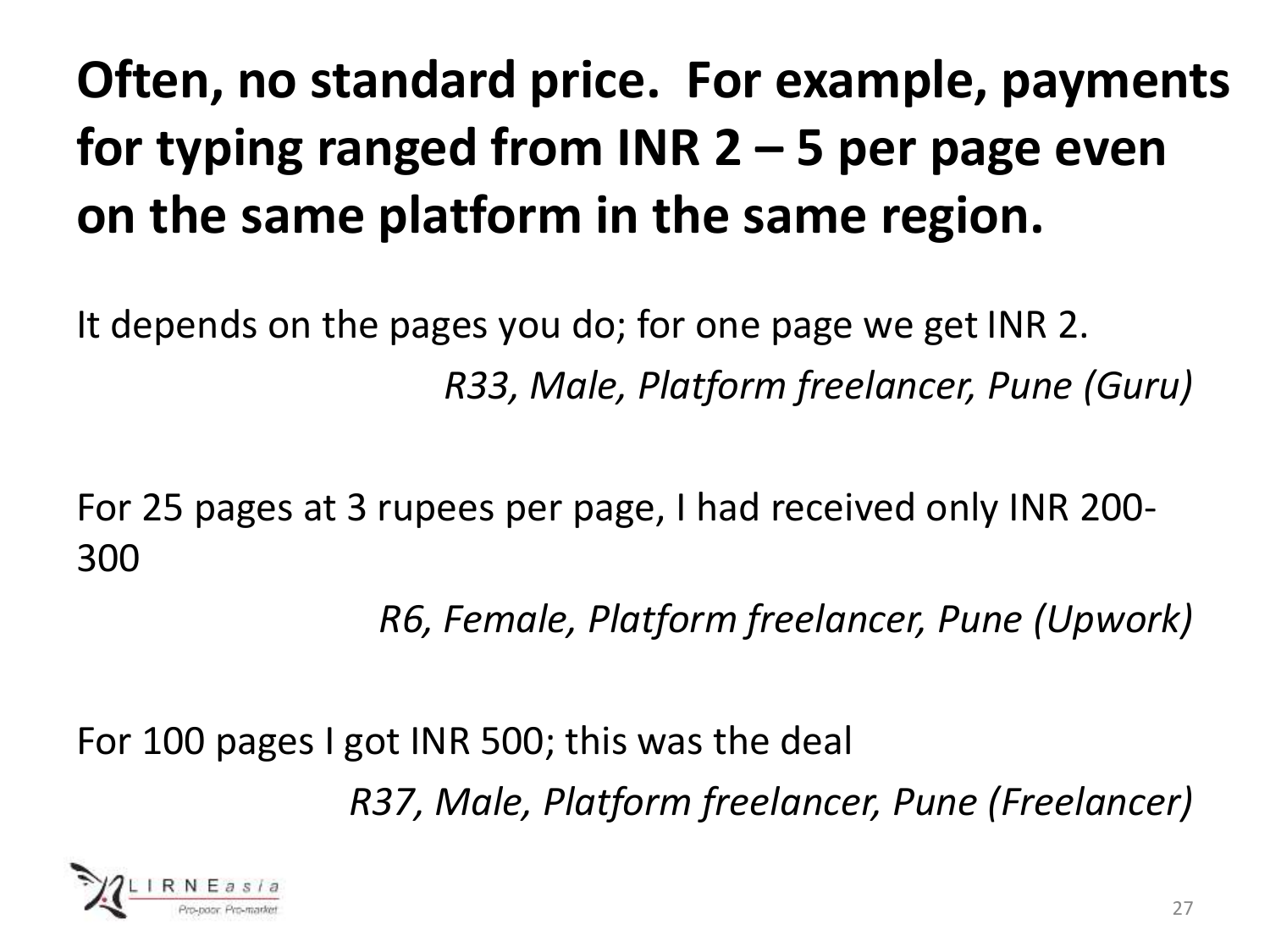#### **India is the largest supplier of labour on top global online freelancing platforms**

**Online Labor Index top occupation by country, 1-6 July 2017**



2 8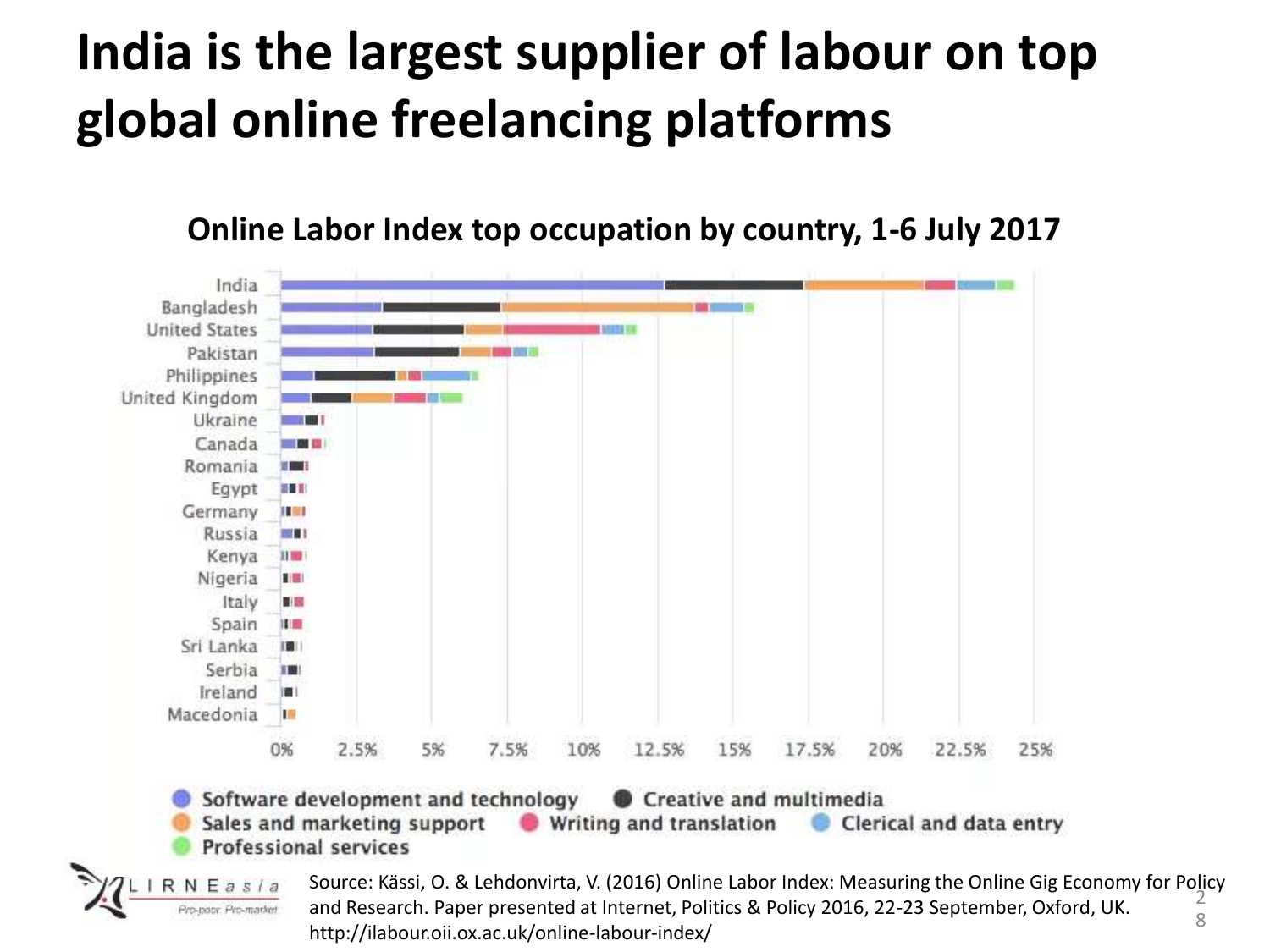| <b>Type of work</b>                       | <b>Examples of type of work</b>                                                  | <b>Average earnings</b><br>per month | <b>Earning per job</b>                                                       | <b>Platforms used</b>                                    |
|-------------------------------------------|----------------------------------------------------------------------------------|--------------------------------------|------------------------------------------------------------------------------|----------------------------------------------------------|
| <b>Professional services</b>              | Project management<br>Accounting<br>Social media consultant                      | USD 15-230                           | USD 0.15 per sq.ft for<br>interior designing                                 | Facebook, Frapp,<br>Instagram                            |
| Clerical and data entry                   | Translation<br>Transcription<br>Formatting documents<br>Audio transcription      | <b>USD 15-90</b>                     | USD 0.1-0.77 per<br>word<br>USD 6 per 1 hour<br>audio                        | Translators café, Guru,<br>Fiverr, Upwork,<br>Freelancer |
| Creative and<br>multimedia                | Photography<br>Video production<br>Video editing                                 | USD 107-184                          | USD 8-77 per logo<br>USD 60 per short film<br>USD 150-300 per<br>photo shoot | Behance, 99design                                        |
| Sales and marketing<br>support            | Search engine optimization<br>Ad posting<br>Event promotion                      | <b>USD 77-230</b>                    | USD 1.5 per 10 app<br>referrals                                              | Frapp, Facebook<br>groups, Whatsapp                      |
| Software<br>development and<br>technology | Mobile development<br>Software development<br>Web development<br>App development | <b>USD 77-230</b>                    | USD 46-122 per<br>website                                                    | Upwork, Freelancer,<br>Fiverr                            |
| Writing and<br>translation                | Copywriting<br>Creative writing<br><b>Technical writing</b><br>Translation       | <b>USD 15-90</b>                     | USD 0.03 per word                                                            | Guru, Fiverr, Upwork,<br>Freelancer                      |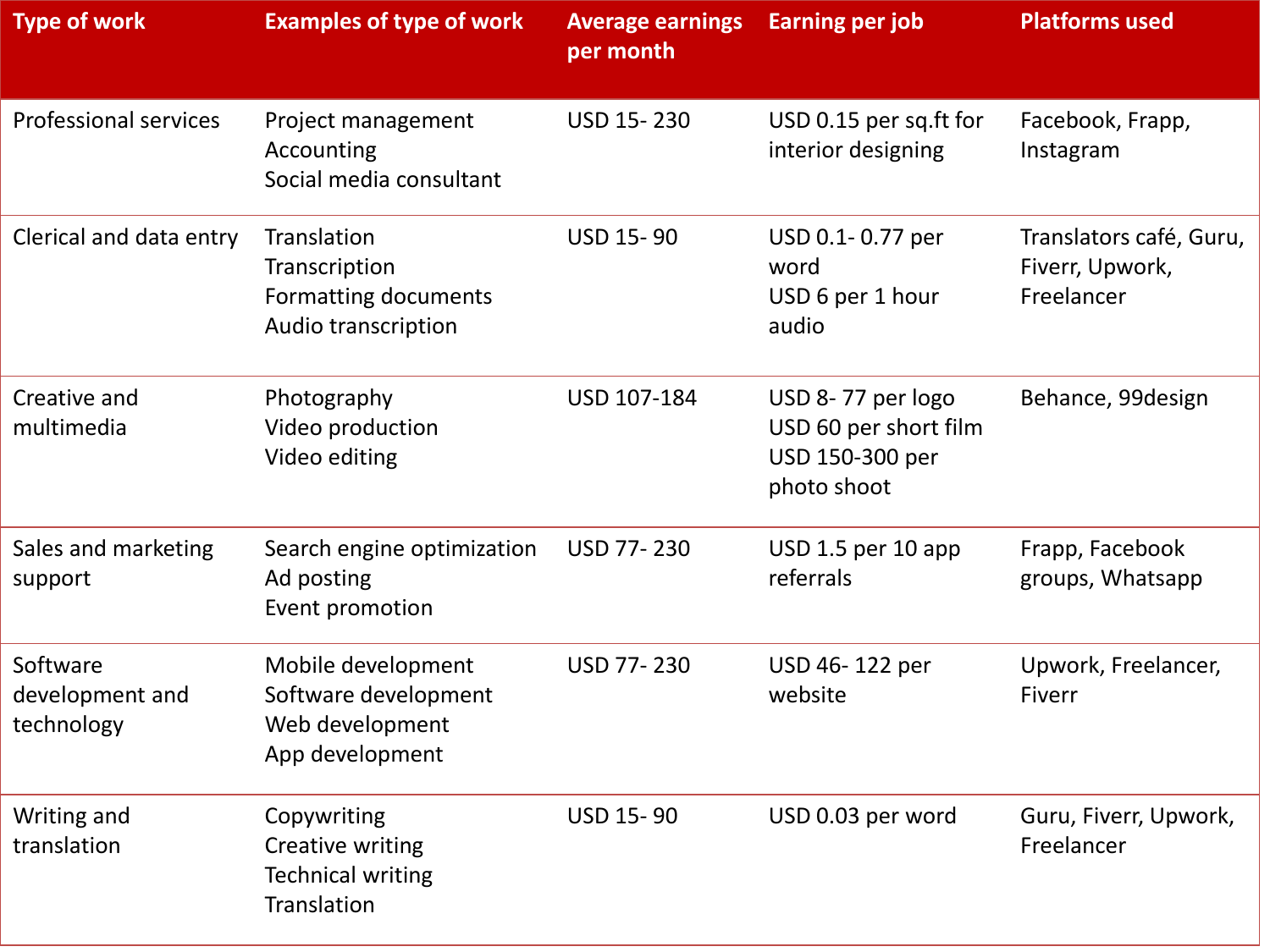### **Extra income not the only benefit. Traditional and soft-skills improved by working online**

Yes, obviously you have to directly deal with the client so we have to deal with them properly

*R13, Male, Platform freelancer, Bangalore*

How to do it in proper time, that helps us if you are going for an interview, he will get a job, it will help us to manage our time. There will be essence of work, during freelancing we are like in a habit complete the project in point of time. So that way they help us

*R15, Male, Platform freelancer, Bangalore*

It gives you some idea like how you go ahead and complete this project

*R26, Male, Platform freelancer, Bangalore*

Professionalism is a learning process. Each client has their own flavor. Whatever job they are going to provide you, has its own flavor

*R32, Male, Platform freelancer, Bangalore*

We gain technical knowledge and we are updated regularly

*R113, Female, Micro-worker, Mumbai*

It is very good. My typing speed has increased a lot and my experience of work has also increased



*R37, Male, Platform freelancer, Pune*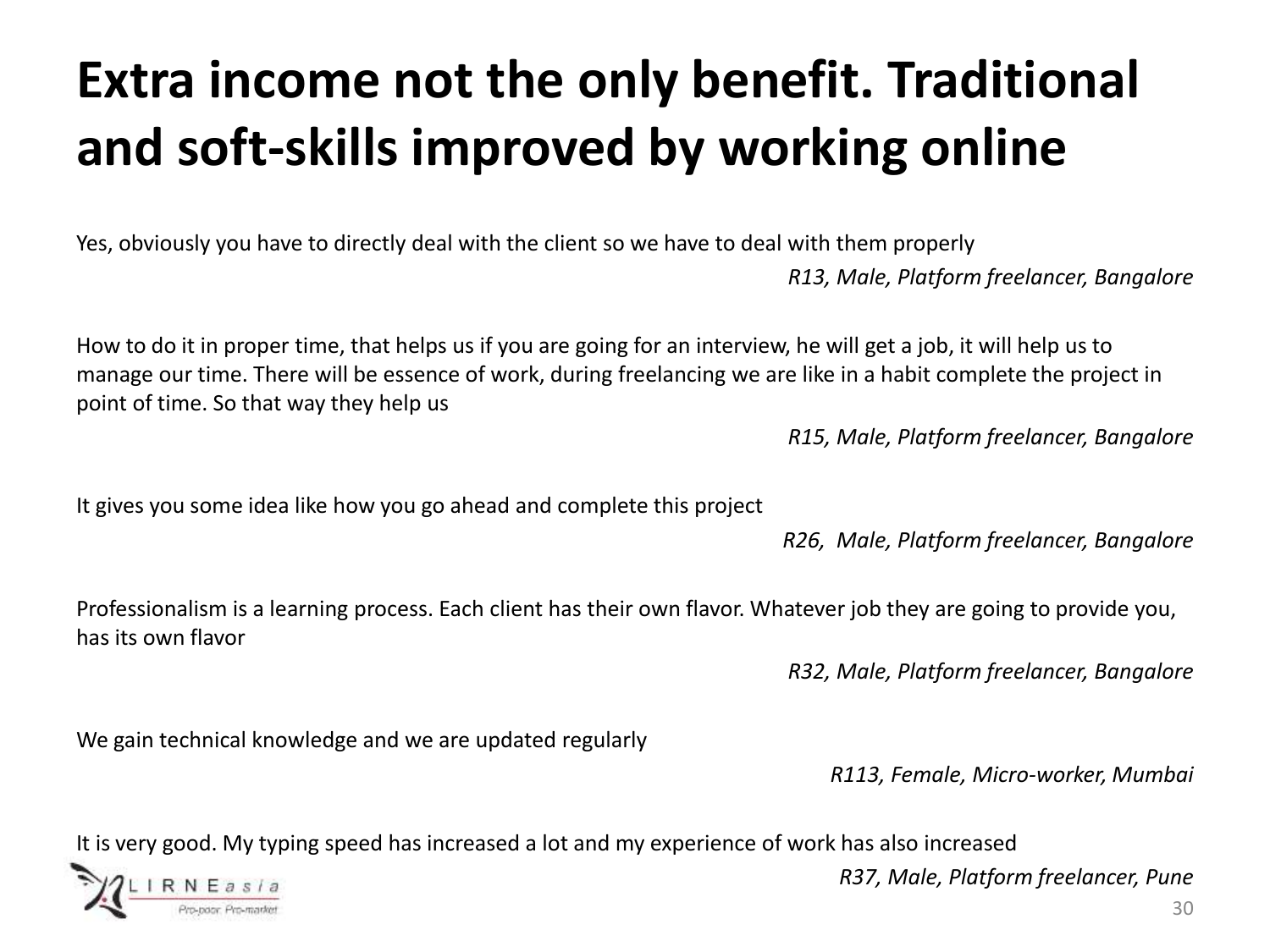# **CHALLENGES AND POSSIBLE SOLUTIONS**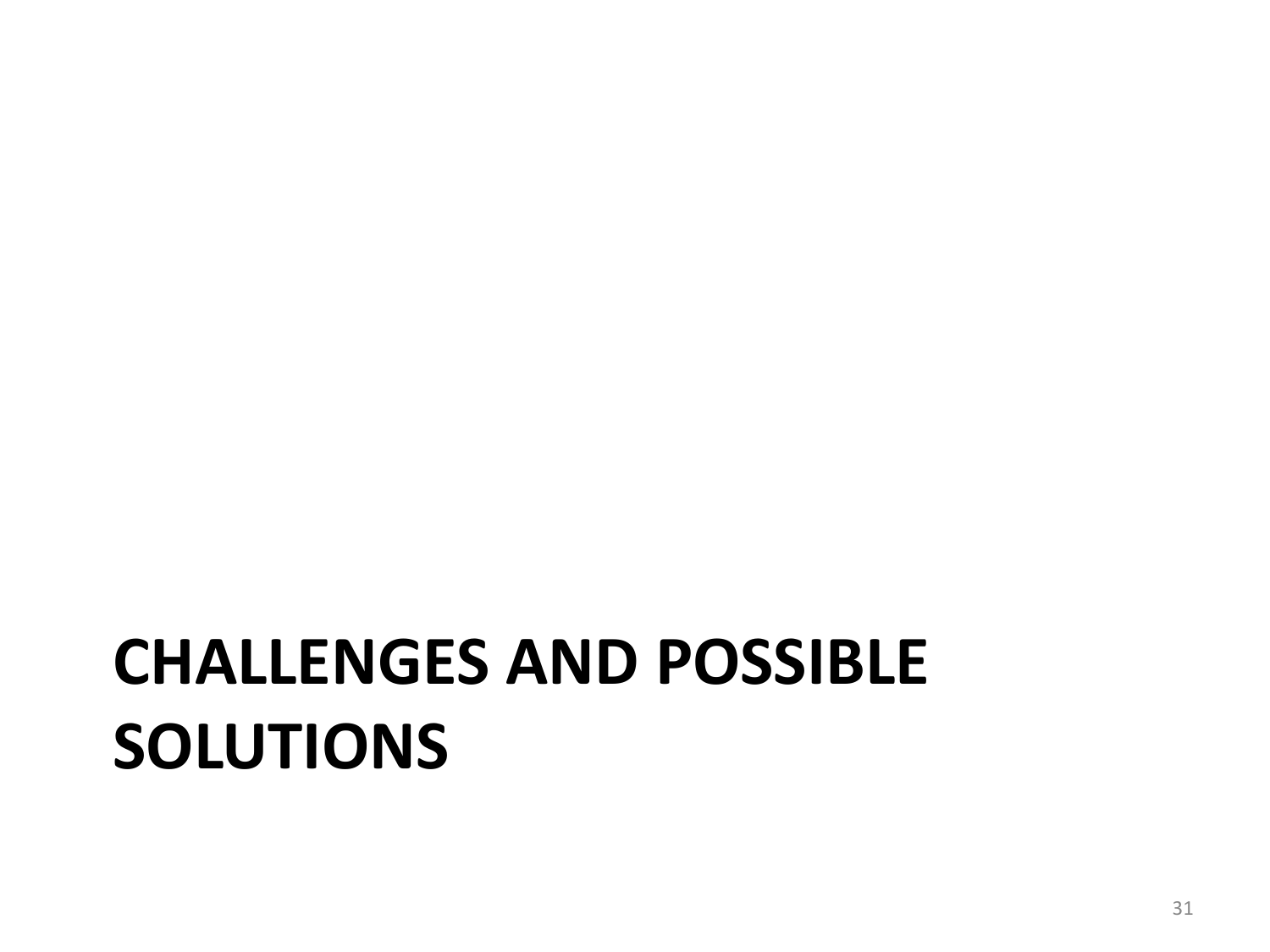## **Challenge 1: Getting the first job. Buyers prefer workers who have already sold work. Platform design re-inforce via rating systems**

Initial 6 months it was extremely difficult for me because irrespective how good my designing skills was I had to go through a lot of trial and error which would not have happened if I had joined an industry because they would provide some training and guidance

*R46, Male, Platform freelancer, Bangalore* 

Getting first time job is very tough. It may take even up to 2 months to get the first job

*R11, Male, Platform freelancer, Bangalore* 

I was freelancing for the last 6 months but my first month was very bad but I have been doing good for the last 5 months.

R58, *Male, Platform freelancer, Mumbai*

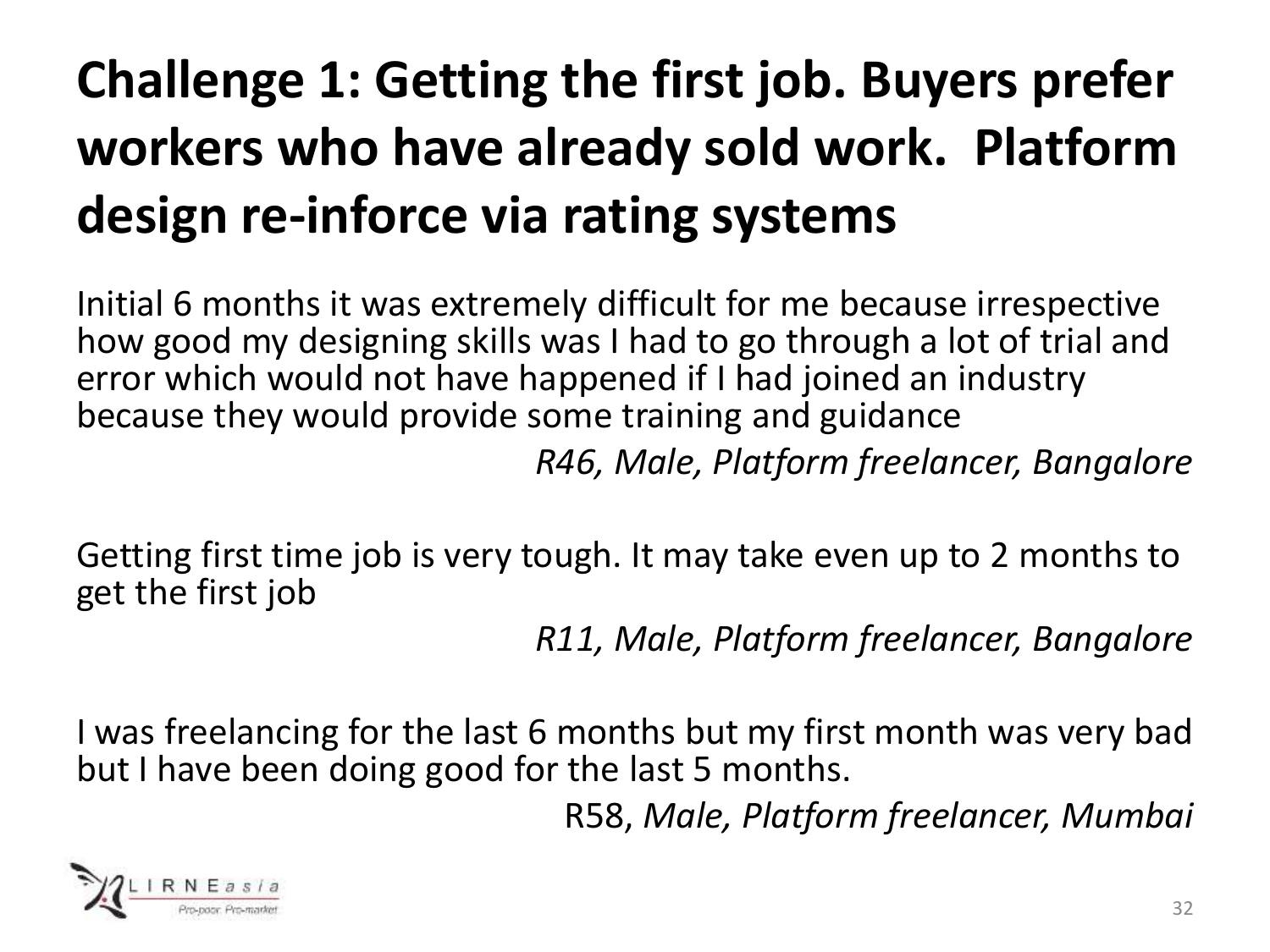### **Worker bid low and try to keep their ratings high to get work**

There will be ratings from the client and then we have to say how much we like to be paid. If your budget of INR 500, so the lower you bid, there is a higher chance you'd get the job

*R12, Male, Platform freelancer, Bangalore*

Initially we have to go for the low bidding. Because high bidding won't give you a job

**Possible solution seen among Sri Lankan workers:** 

- and them the rating  $\sim$ - Workers get their friends to post a job, they do it, and the friend ranks
- Freelancer "meet-ups" and networking events key to increased awareness

*Aale, Platform freelancer, Bangalore* 

e experience or background. Like tly go for the consumer reviews

*Aale, Platform freelancer, Bangalore* 

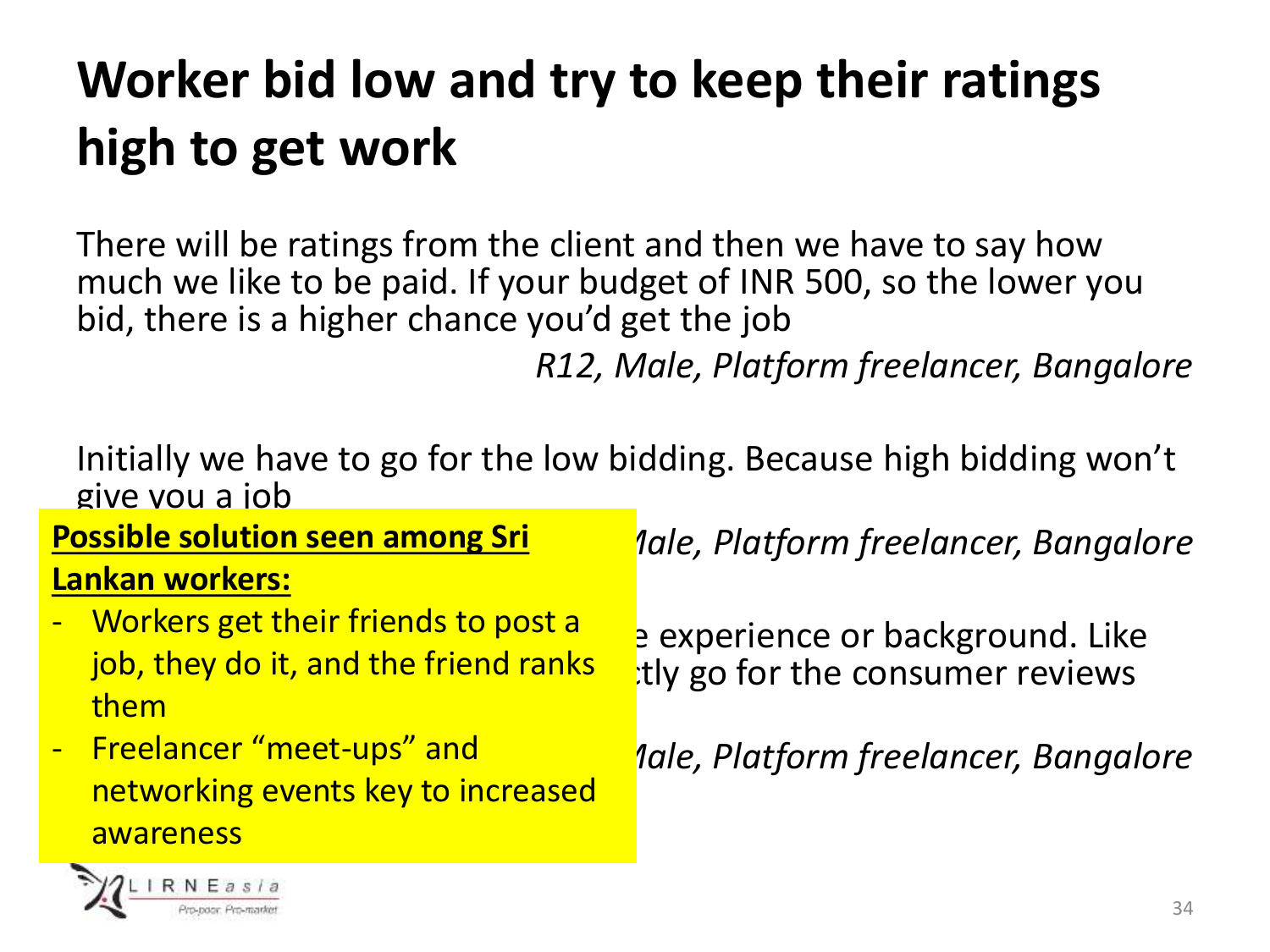### **Challenge 2: Late payments or non-payments for work done via platforms. Often, worker has little recourse**

Yes I got few works but they pay you online so you sometimes get late payments

#### *R74, Male, Social media freelancer, Mumbai*

Yes. They are always very flaky. You do not know whether you will get paid or **Possible solutions (being proposed by** y. There is a lot of competition <u>German trade union) include:</u>

- Change platform code of conduct
- E.g. Default is buyer has to pay unless explanation is given;
- went letter y dispute resolution - Mandatory dispute resolution system
- **Buyers kicked out platform if** repeated non-payment

*IDI7, Female, Platform freelancer, Mumbai*

t get the money from the clients. They

*R134, Female, Platform freelancer, Delhi*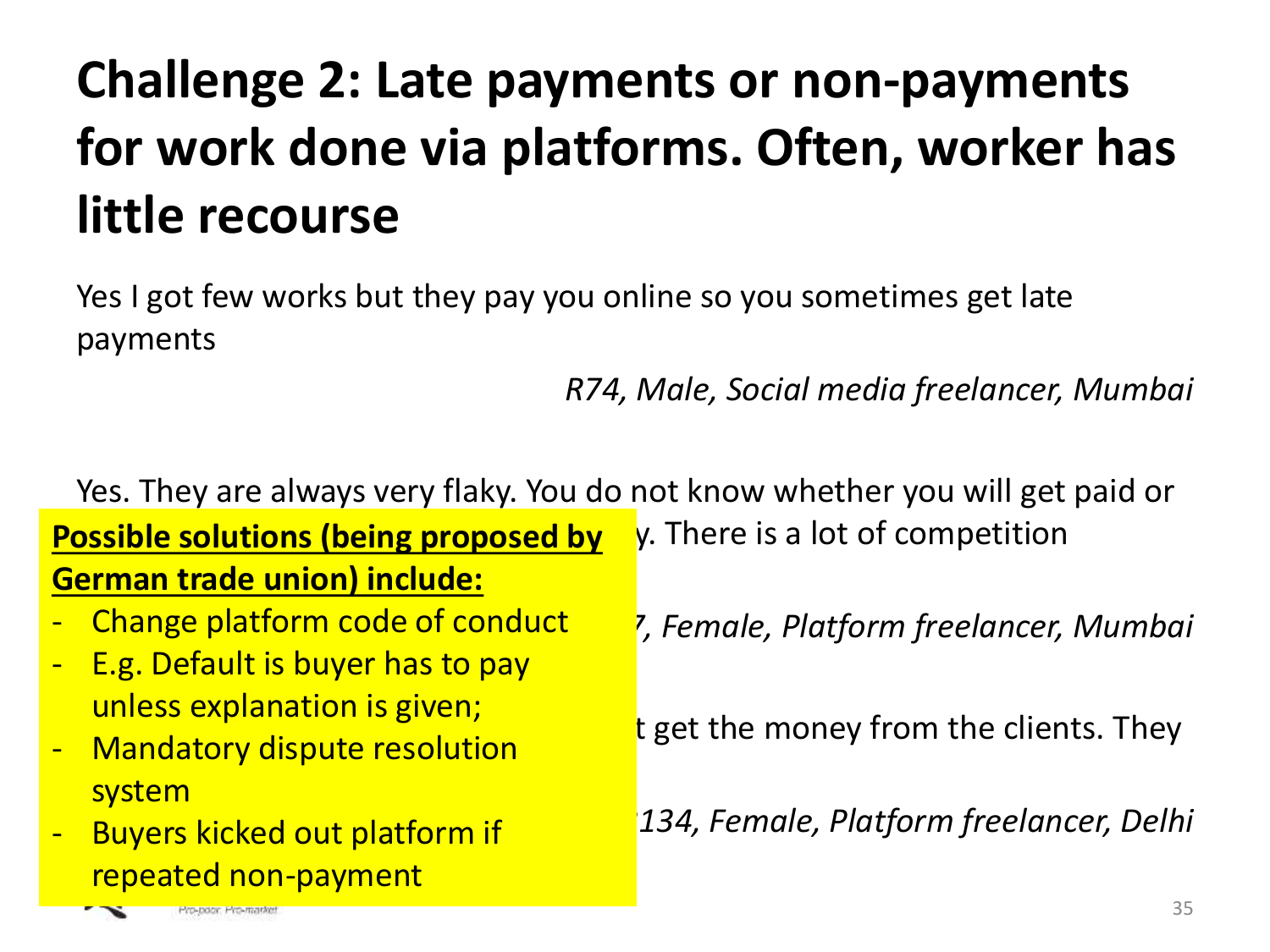### **Challenge 3: Power cuts affected the delivery of work on time**

Everything is about power. I thought Bangalore is a good City but it is worse than Delhi. In Delhi I was staying for more than 2 years and I have never seen a power issue. I face much irritation because if I have a meeting with a client and I face a power cut then definitely I will lose the client

*R16, Male, Platform freelancer, Bangalore*

In Mumbai electricity is not an issue, but when I was in Jodhpur I used to face power problem and so that time I used to face problems in online work but in Bombay there is no power failure and so it's good, power is there for 24 hours and so one can work whenever one has time

*R94, Female, Platform freelancer, Mumbai*

Power can go at any time. I seriously doubt that there is another city like Pune that has this kind of power cuts. On Thursday it is certain that the light will not be there. Sometimes it is gone for the whole day. Then I have to use the UPS or the battery backup or go to a relative's house. When the battery drains out then there are no options, I cannot work. Then I tell my clients that I don't have power in my area and they laugh about this. All these are third world problems. Local people know this and understand. They say Ok Thursday, right

*R8, Male, Platform freelancer, Pune* 

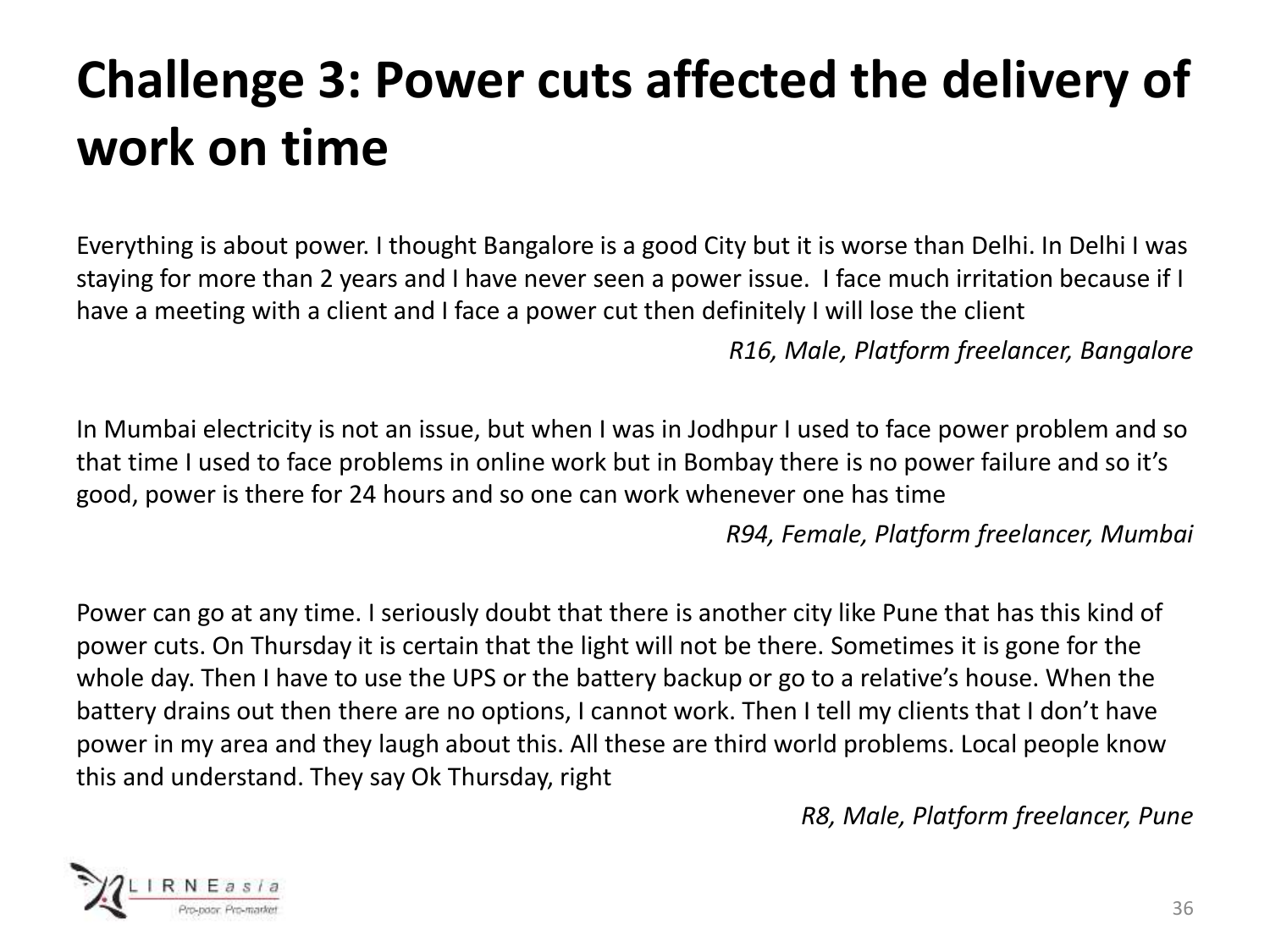#### **Challenge 4: Slow Internet was also an issue to deliver their work online**

If the Internet speed is good then it's good enough for us to work but if you are using your own resources then until and unless you have good Internet connection at your home, it's always a barrier. I'm facing problems with my Internet. My Internet speed is low

*R39, Male, Platform freelancer, Bangalore*

#### **Possible solution:**

guaranteed/focus on download speeds) >blem, I can't deliver the Specific packages that give guaranteed UPLOAD speeds (instead of of typically

<mark>- Freelancers are often content http</mark> work creators

*R83, Male, Social media freelancer, Mumbai*

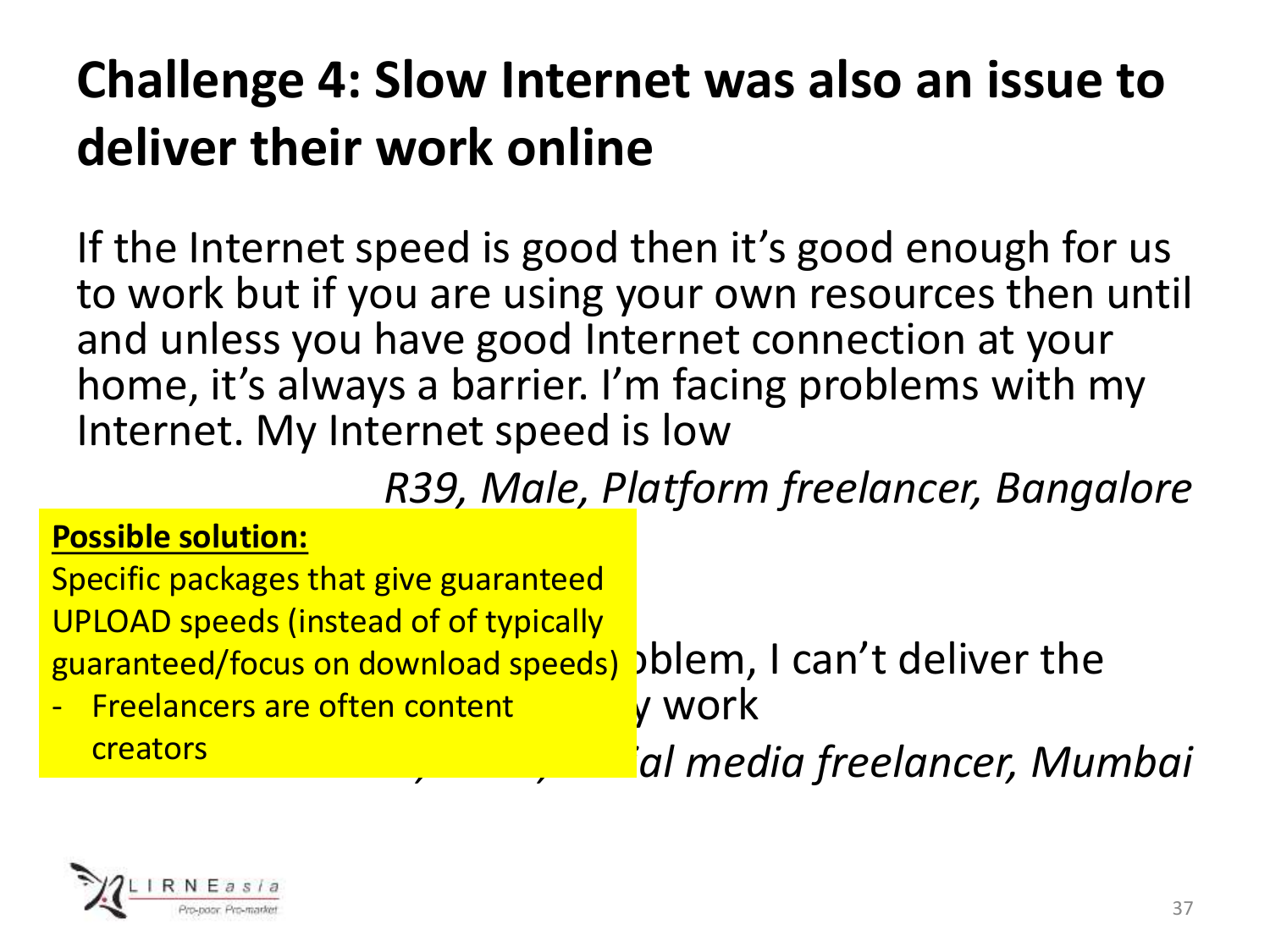### **Challenge 5: Most families of freelancers don't accept this type of work as work**

My family is little scared

*R8, Male, Platform freelancer, Pune*

They think that I do not have a fixed income. This is something very new for them. This is something that they are not used to. They are not comfortable with this

R7, *Male, Platform freelancer, Pune*

They are just worried about stability. If they see you stable as a freelancer, they will be happy. If they see you with a job then they will be happy.

*R137, Male, Social media freelancer, Delhi*

They think mostly about fraud

*R59, Male, Platform freelancer, Mumbai*

Now family members scold as to why we are sitting at home



*R107, Male, Platform freelancer, Mumbai*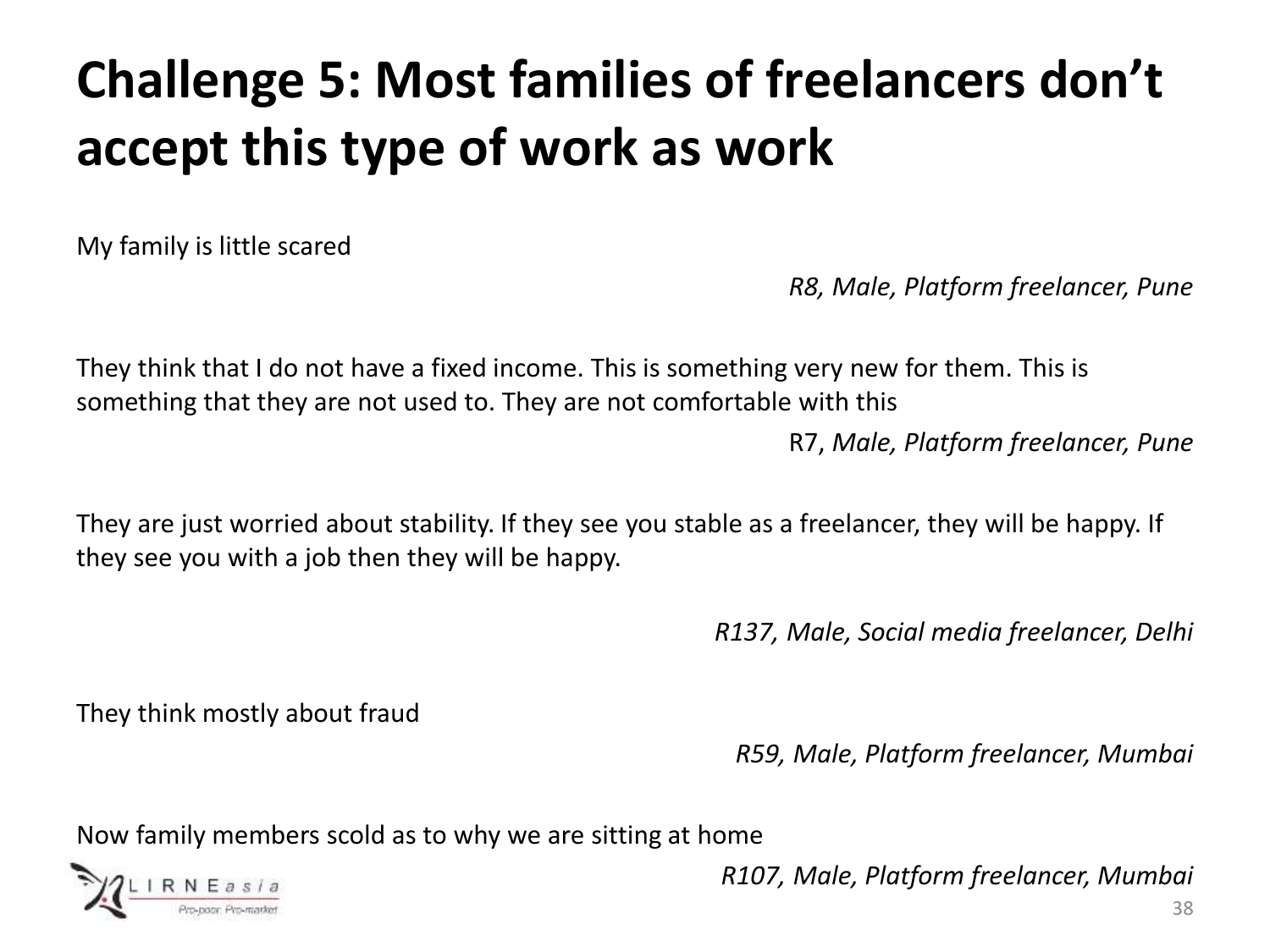#### **…but some females are encouraged by their families to work online**

They are happy that we are not going out and working from home *R66, Female, Micro-worker, Mumbai*

My family is proud of me because I'm studying and side-by-side I'm even working. So my parents are very proud of me and they feel that I would be able to achieve something good in the future and they never think that I'm doing a very small job

*R113, Female, Micro-worker, Mumbai*

They like it. I mean they know that I am working as a writer. So, they are okay with that. They know I get paid so it's fine *IDI7, Female, Platform freelancer, Delhi*

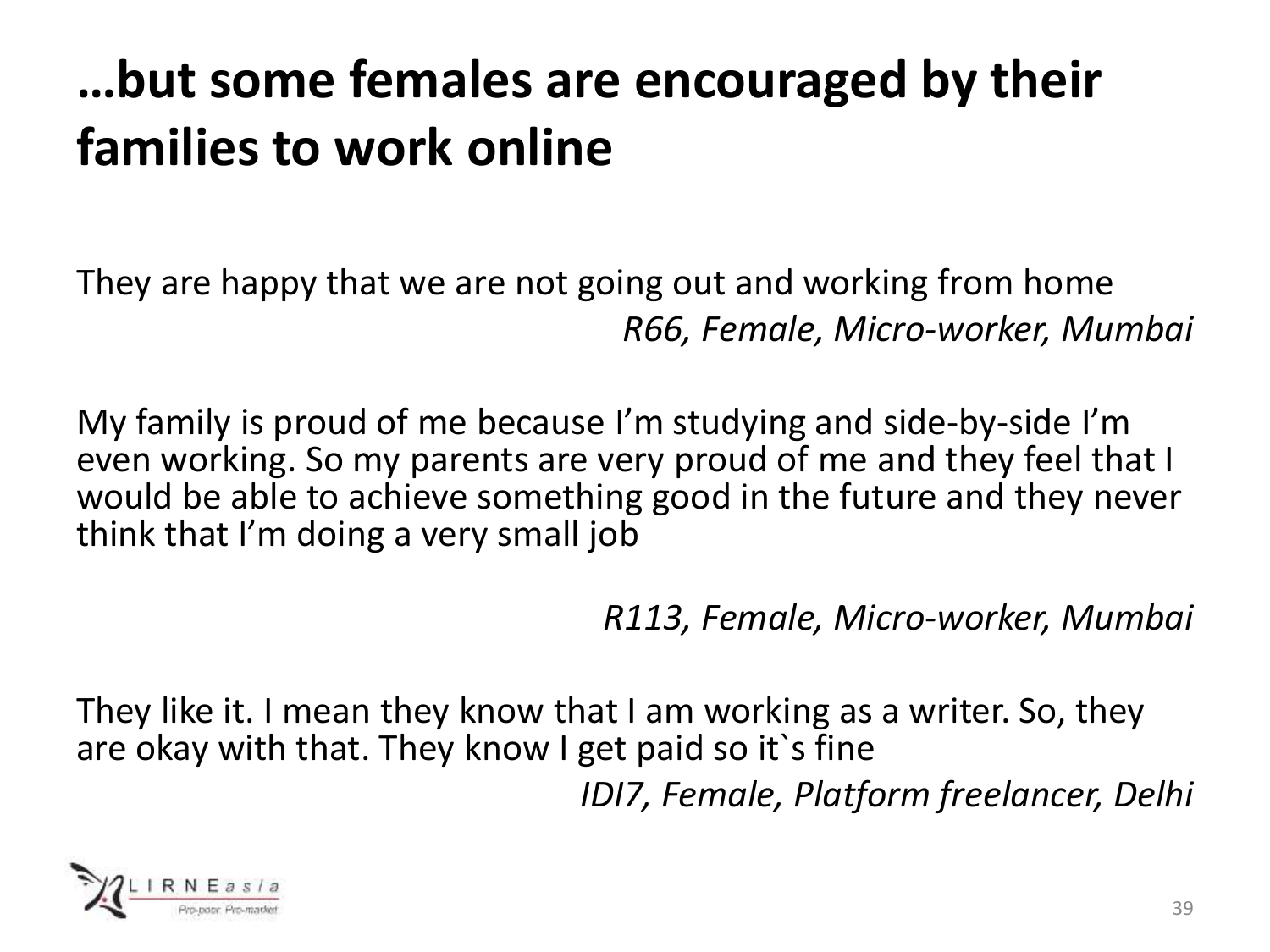### **Challenge 6: Inability to prove employment status & income inability to access formal financial services**

Now, we have to provide the salary slip for loans. So stability is an issue. Because it is not fixed, there are a lot of ups and downs

*R71, Male, Platform freelancer, Mumbai*

No company does an agreement for freelancing. They think it's not necessary. I have met many people who do full time freelancing but they don't get loans. They are earning good amount of money in freelancing but they are not able to get the loan and companies don't consider freelancing as a job. If I have done a freelancing work for 1 year and if I **Ret that job** 

#### **Possible suggested solution**

- Define/create a new employment category?
- Cash-flow based lending if freelancer can show income from platform coming into account?
- Platforms mandated to provide proof of earnings over time, upon request?

*R136, Male, Social media freelancer, Delhi*

 $\mathbf r$  is point- point- point- and everything. People like

*R67, Male, Platform freelancer, Mumbai*

 $\frac{1}{2}$  frank you might be even earning INR 50,000 ome only. If you are getting INR 50,000 you djust but freelancers also must be considered he traditional system

*R7, Male, Platform freelancer, Pune* 

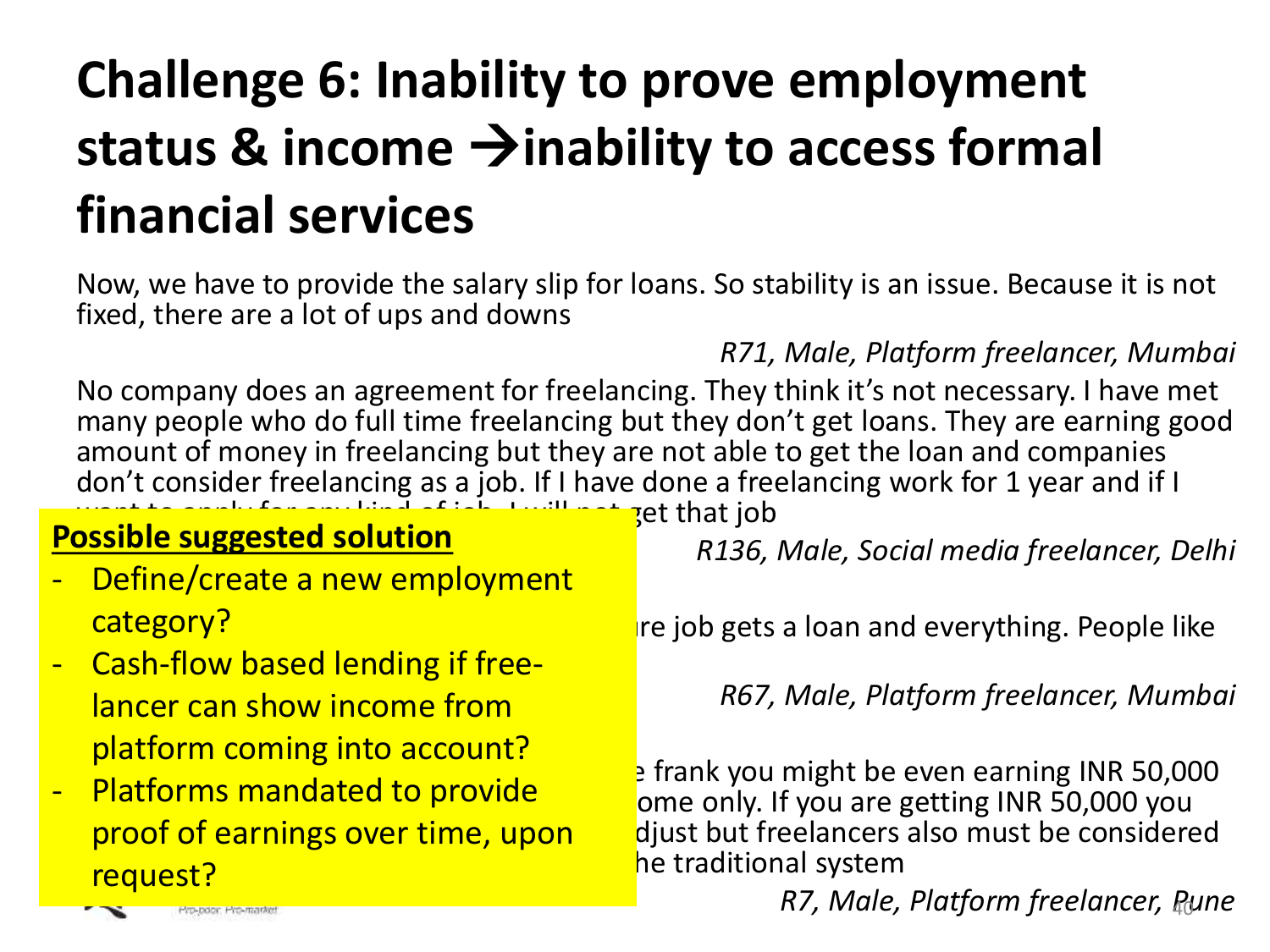### **Challenge 7: The race to bottom due to increased labor supply**

Not only the 8 people here in this discussion are working online, There are millions of people who are doing this freelancing job so there is much of competition

*R18, Male, Platform freelancer, Bangalore*

The whole problem comes to bidding part only. The competition is too much, too much means it is huge. People bid for lower prices and some people do it for free

*R16, Male, Platform freelancer, Bangalore*

It is a bit difficult to get the order. It's more of competition. We have to quote a very low price. Till we come to that level. Then it's very easy. Because they know the job, they will stick to us and we will stick to them. And they know that we will deliver the job

*R22, Male, Platform freelancer, Bangalore*

Lot of competition and by the time you go there and logged in, though you are a registered user by the time you get to know there is work to be done there are already thousands of people who would have responded to it. There are a lot of challenges now. I may be the 1059<sup>th</sup> guy and the client would not be bothered to look into someone who has just responded

*R28, Male, Social media freelancer, Bangalore*